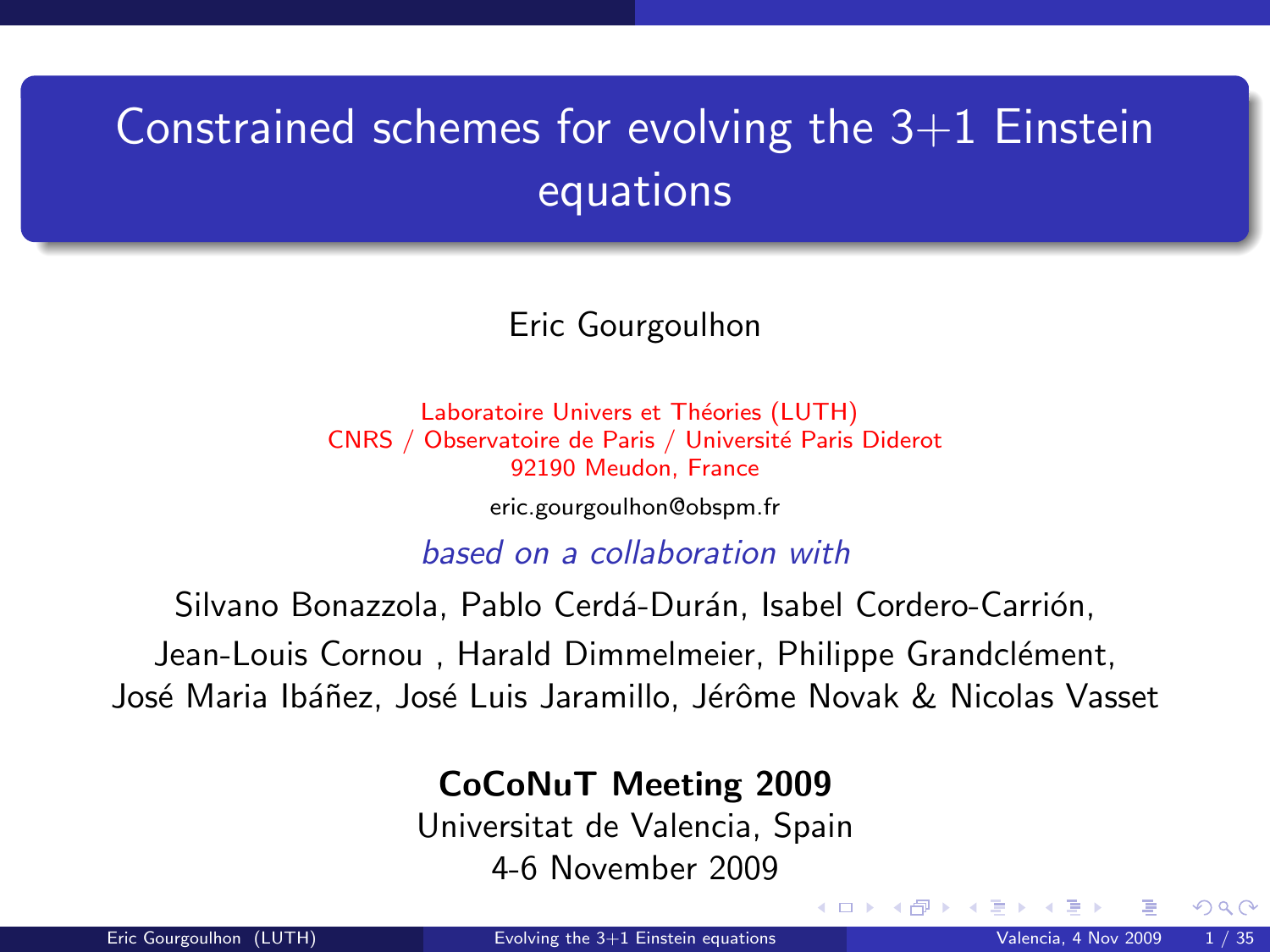- <sup>1</sup> [The 3+1 Einstein equations](#page-2-0)
- 2 [The Meudon-Valencia FCF scheme](#page-15-0)
- <sup>3</sup> [Extended CFC approximation](#page-29-0)
- **[Conclusions](#page-44-0)**

**K ロ ト K 伊 ト K** 

<span id="page-1-0"></span> $299$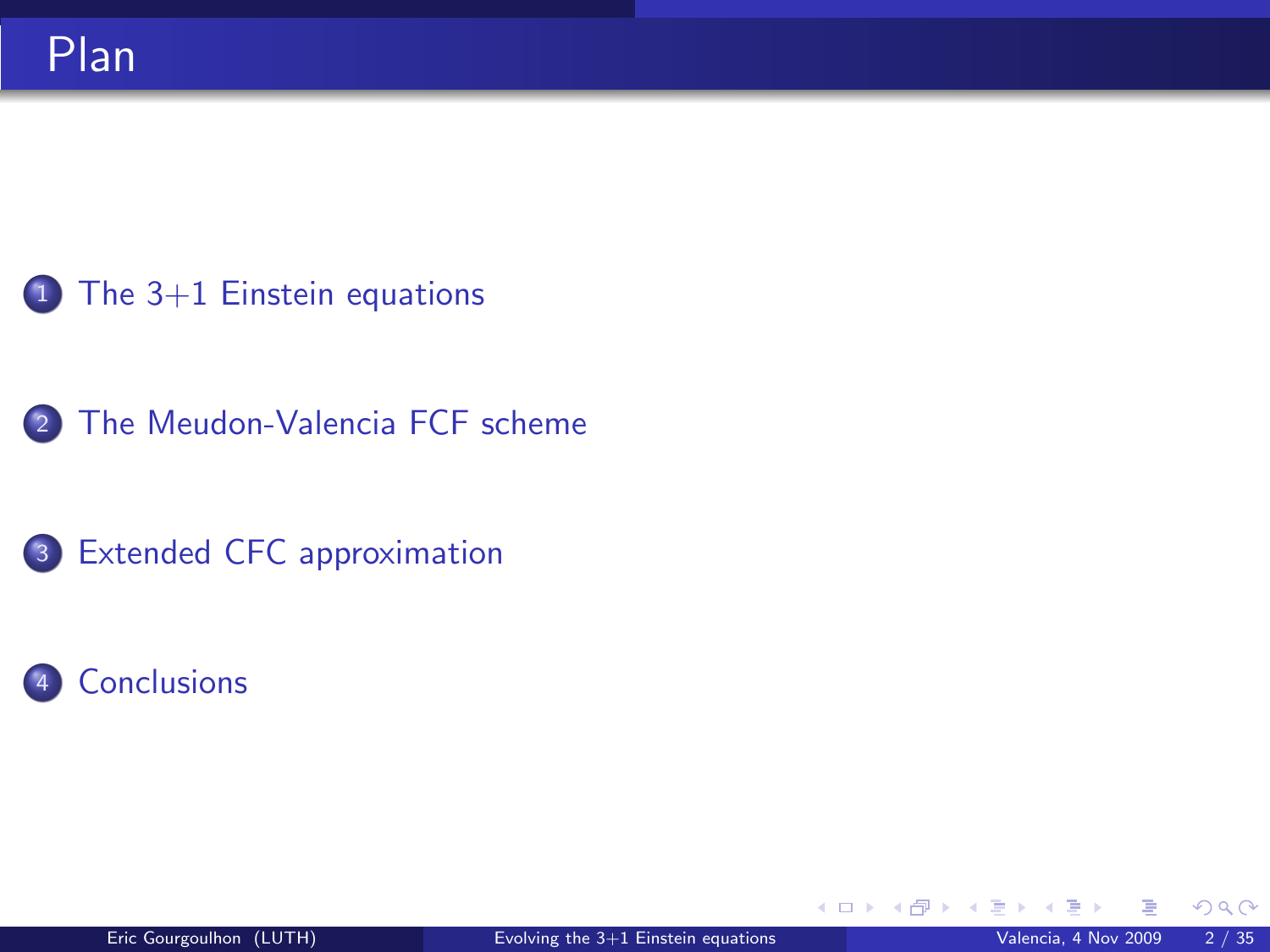# **Outline**

<sup>1</sup> [The 3+1 Einstein equations](#page-2-0)

[The Meudon-Valencia FCF scheme](#page-15-0)

<sup>3</sup> [Extended CFC approximation](#page-29-0)

**[Conclusions](#page-44-0)** 

**K ロ ▶ K 御 ▶ K 舌** 

×

<span id="page-2-0"></span> $299$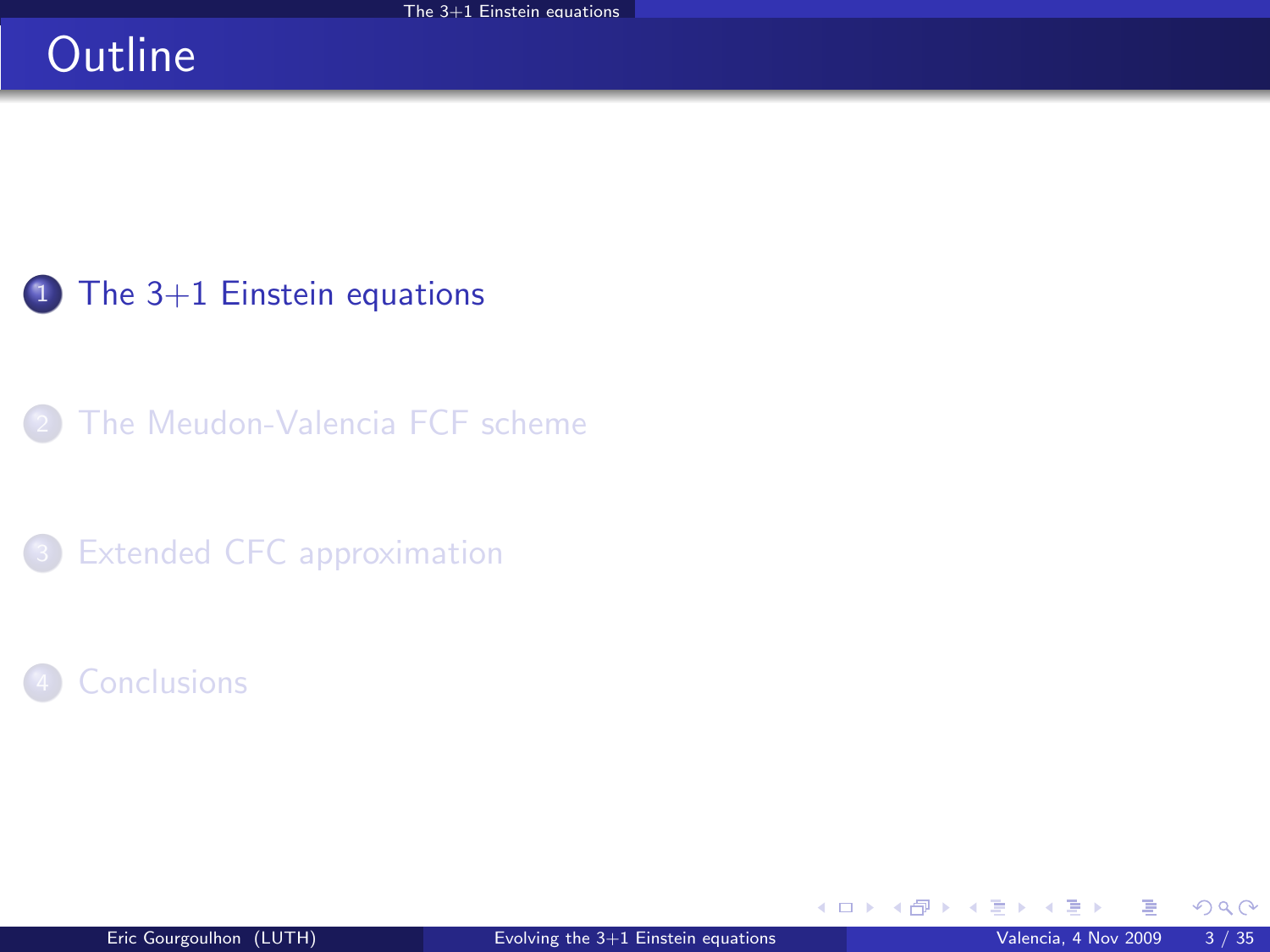# 3+1 foliation of spacetime



Spacetime  $(M, g)$  assumed to be globally hyperbolic: ∃ a foliation (or slicing) of the spacetime manifold  $M$  by a family of spacelike hypersurfaces  $\Sigma_t$  :  $\mathscr{M} = \bigcup \Sigma_t$ t∈R  $n$  : unit normal to  $\Sigma_t$  $n_{\alpha} = -N \nabla_{\alpha} t$  $N$  : lapse function shift vector  $\beta$ :  $\partial_t = Nn + \beta$ 

**K ロ ト K 何 ト K ヨ ト K** 

Components of the metric tensor in terms of lapse and shift :

 $g_{\mu\nu} dx^{\mu} dx^{\nu} = -N^2 dt^2 + \gamma_{ij} (dx^i + \beta^i dt) (dx^j + \beta^j dt)$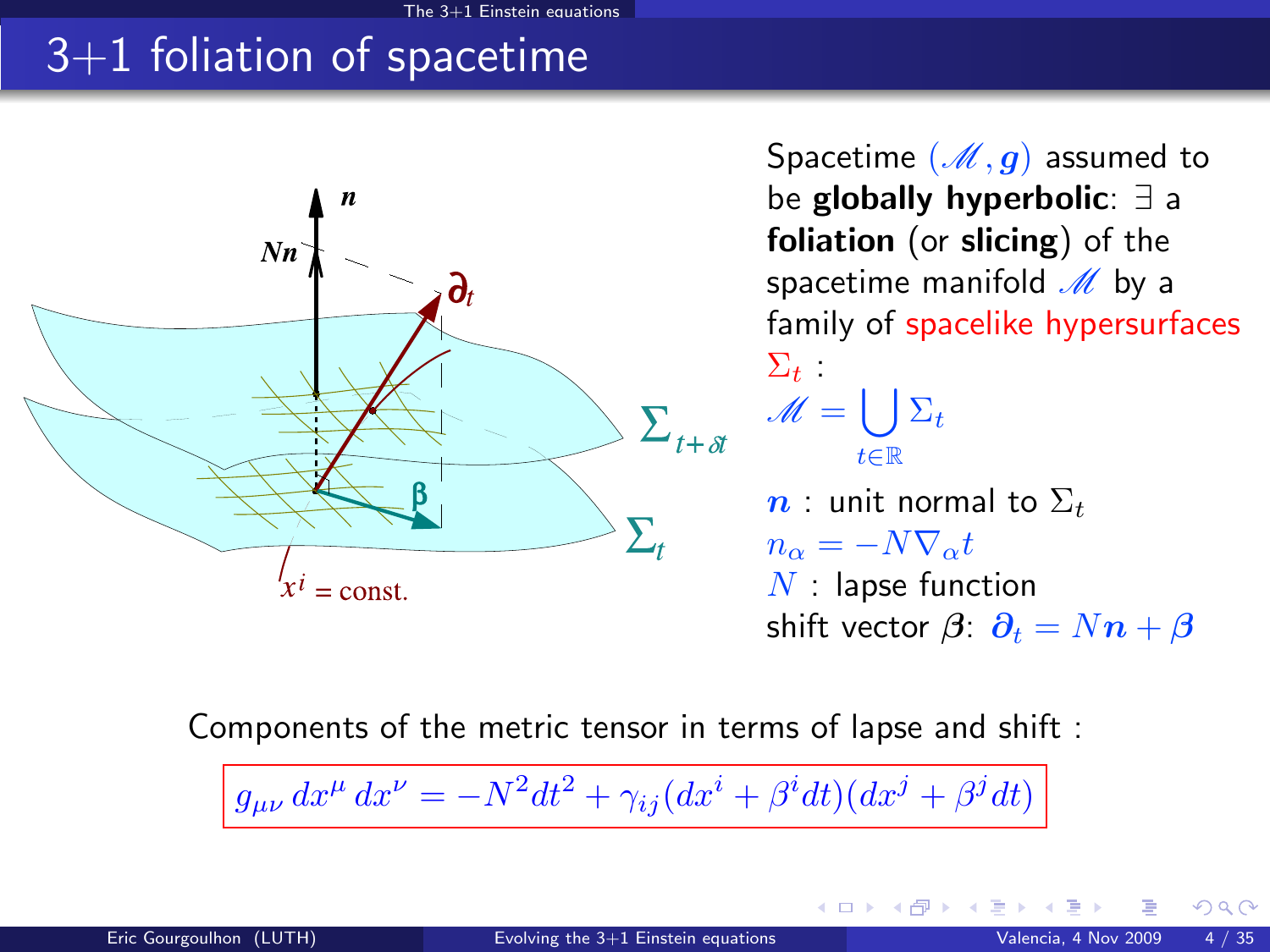# 3+1 Einstein system

Thanks to the Gauss, Codazzi and Ricci equations, the Einstein equation

$$
{}^4R_{\alpha\beta} - \frac{1}{2} {}^4R \, g_{\alpha\beta} = 8\pi T_{\alpha\beta}
$$

is equivalent to the system

 $\left(\frac{\partial}{\partial t}-\mathcal{L}_{\boldsymbol{\beta}}\right)\gamma_{ij}=-2 N K_{ij}$  (kinematical relation  $\boldsymbol{K}=-\frac{1}{2}\boldsymbol{\mathcal{L}_{n}}\,\boldsymbol{\gamma})$  $\left(\frac{\partial}{\partial t} - \mathcal{L}_{\beta}\right) K_{ij} = -D_i D_j N + N \bigg\{ R_{ij} + KK_{ij} - 2K_{ik}K_{\ j}^k \bigg\}$  $+4\pi\left[(S-E)\gamma_{ij}-2S_{ij}\right] \Big\} \qquad \textbf{(dynamical part of Einstein equation)}$ •  $R + K^2 - K_{ij}K^{ij} = 16\pi E$  (Hamiltonian constraint)  $D_j{K^j}_i - D_i K = 8\pi p_i$  (momentum constraint)

$$
T_{\alpha\beta} = S_{\alpha\beta} + n_{\alpha}p_{\beta} + p_{\alpha}n_{\beta} + En_{\alpha}n_{\beta}
$$

K ロンス 御 > ス ヨ > ス ヨ > 一 ヨ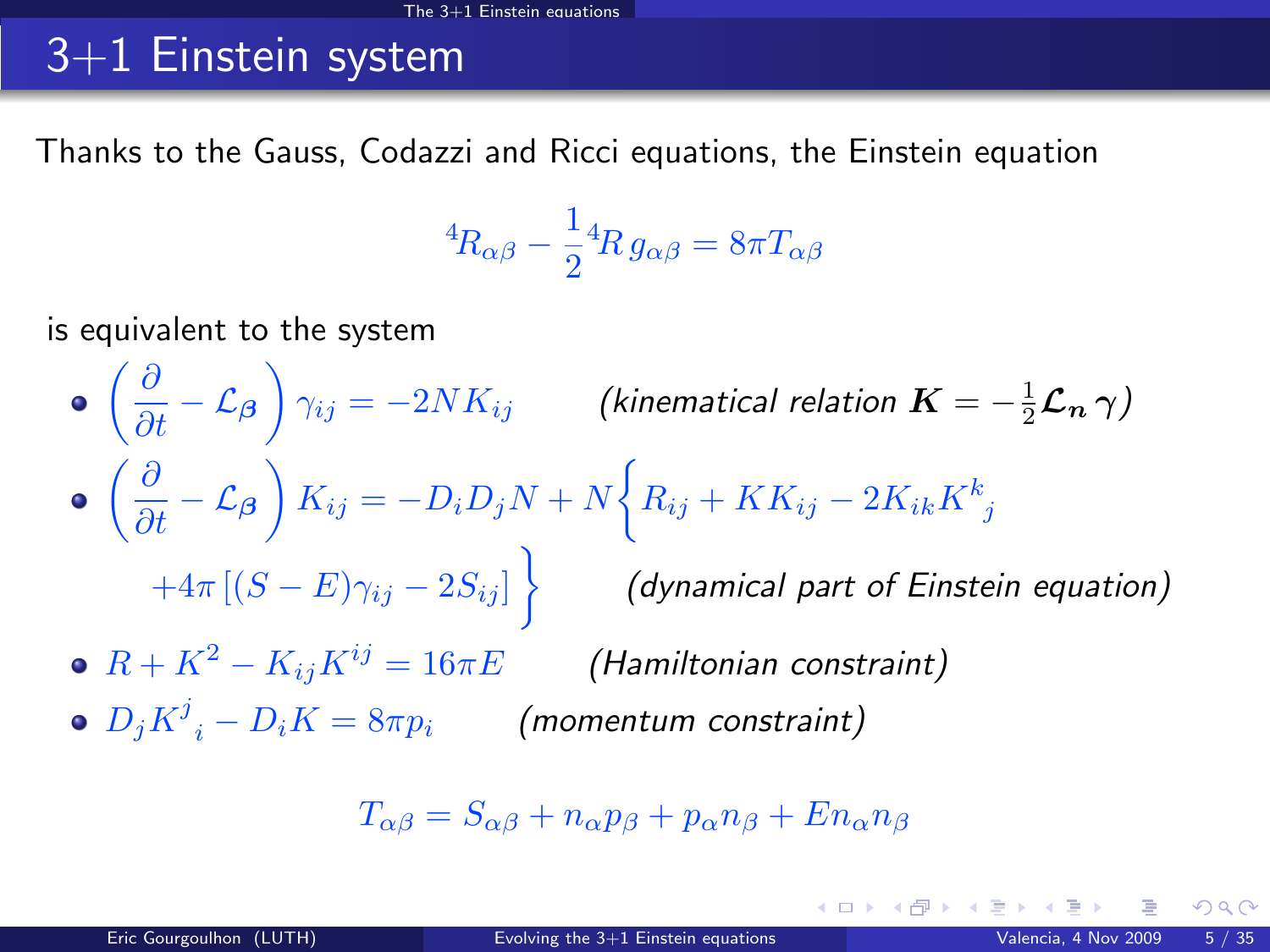# The full PDE system

Supplementary equations:

$$
D_i D_j N = \frac{\partial^2 N}{\partial x^i \partial x^j} - \Gamma^k{}_{ij} \frac{\partial N}{\partial x^k}
$$
  
\n
$$
D_j K^j{}_i = \frac{\partial K^j{}_{i}}{\partial x^j} + \Gamma^j{}_{jk} K^k{}_i - \Gamma^k{}_{ji} K^j{}_k
$$
  
\n
$$
D_i K = \frac{\partial K}{\partial x^i}
$$
  
\n
$$
\mathcal{L}_{\beta} \gamma_{ij} = \frac{\partial \beta_i}{\partial x^j} + \frac{\partial \beta_j}{\partial x^i} - 2\Gamma^k{}_{ij} \beta_k
$$
  
\n
$$
\mathcal{L}_{\beta} K_{ij} = \beta^k \frac{\partial K_{ij}}{\partial x^k} + K_{kj} \frac{\partial \beta^k}{\partial x^i} + K_{ik} \frac{\partial \beta^k}{\partial x^j}
$$
  
\n
$$
R_{ij} = \frac{\partial \Gamma^k{}_{ij}}{\partial x^k} - \frac{\partial \Gamma^k{}_{ik}}{\partial x^j} + \Gamma^k{}_{ij} \Gamma^l{}_{kl} - \Gamma^l{}_{ik} \Gamma^k{}_{lj}
$$
  
\n
$$
R = \gamma^{ij} R_{ij}
$$
  
\n
$$
\Gamma^k{}_{ij} = \frac{1}{2} \gamma^{kl} \left( \frac{\partial \gamma_{lj}}{\partial x^i} + \frac{\partial \gamma_{il}}{\partial x^j} - \frac{\partial \gamma_{ij}}{\partial x^l} \right)
$$

 $299$ 

メロメ メタメ メミメ メ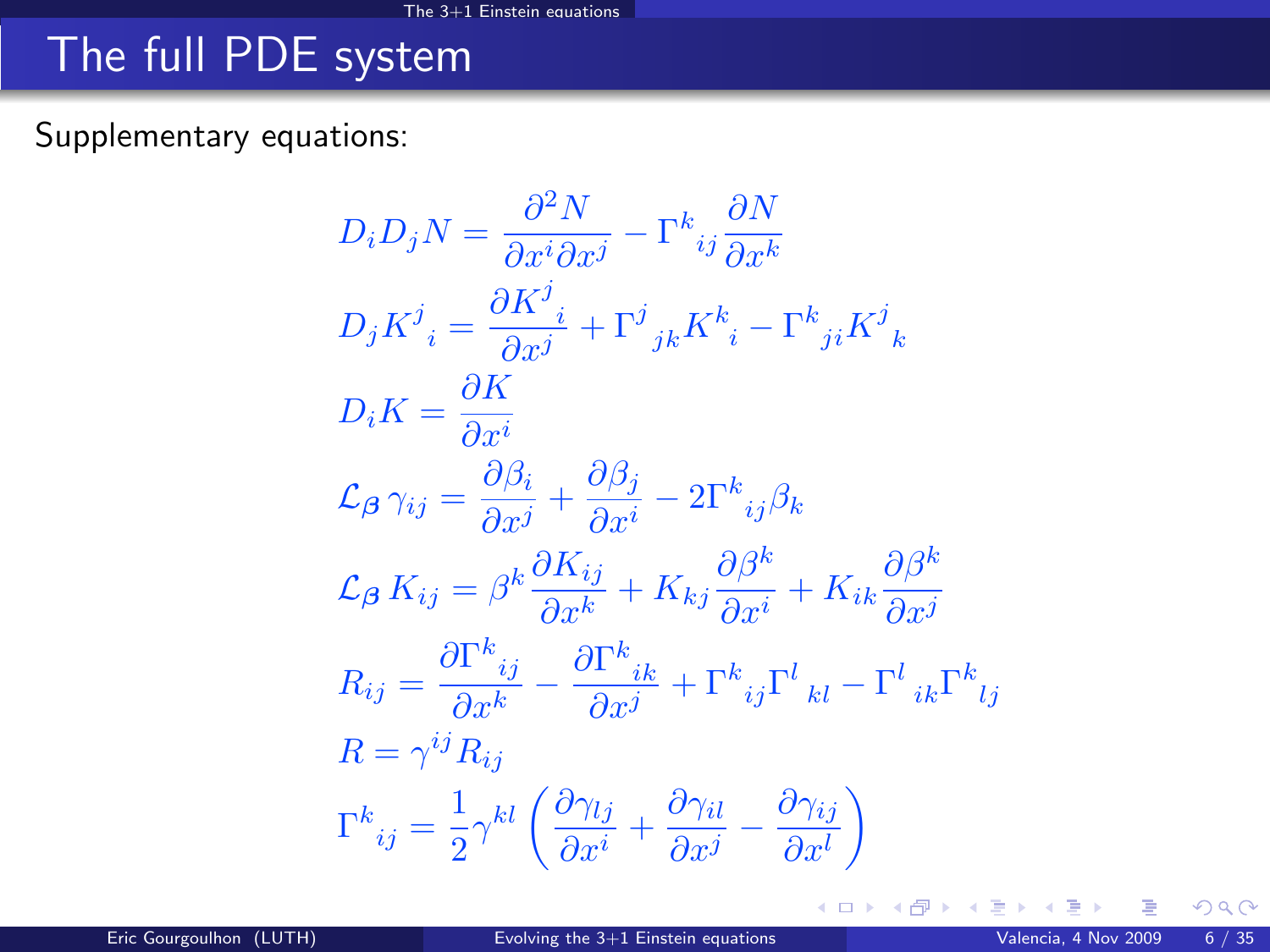# A few words of history...

- **G.** Darmois (1927): 3+1 Einstein equations in terms of  $(\gamma_{ij}, K_{ij})$ with  $N = 1$  and  $\beta = 0$  (Gaussian normal coordinates)
- A. Lichnerowicz (1939) :  $N \neq 1$  and  $\beta = 0$  (normal coordinates)
- Y. Choquet-Bruhat (1948) :  $N \neq 1$  and  $\beta \neq 0$  (general coordinates)
- R. Arnowitt, S. Deser & C.W. Misner (1962) : Hamiltonian formulation of GR based on a 3+1 decomposition in terms of  $(\gamma_{ij}, \pi^{ij})$ NB: spatial projection of Einstein tensor instead of Ricci tensor in previous works
- J. Wheeler (1964) : coined the terms lapse and shift
- J.W. York (1979) : modern 3+1 decomposition based on spatial projection of Ricci tensor

 $\Omega$ 

K ロ ▶ K 御 ▶ K 경 ▶ K 경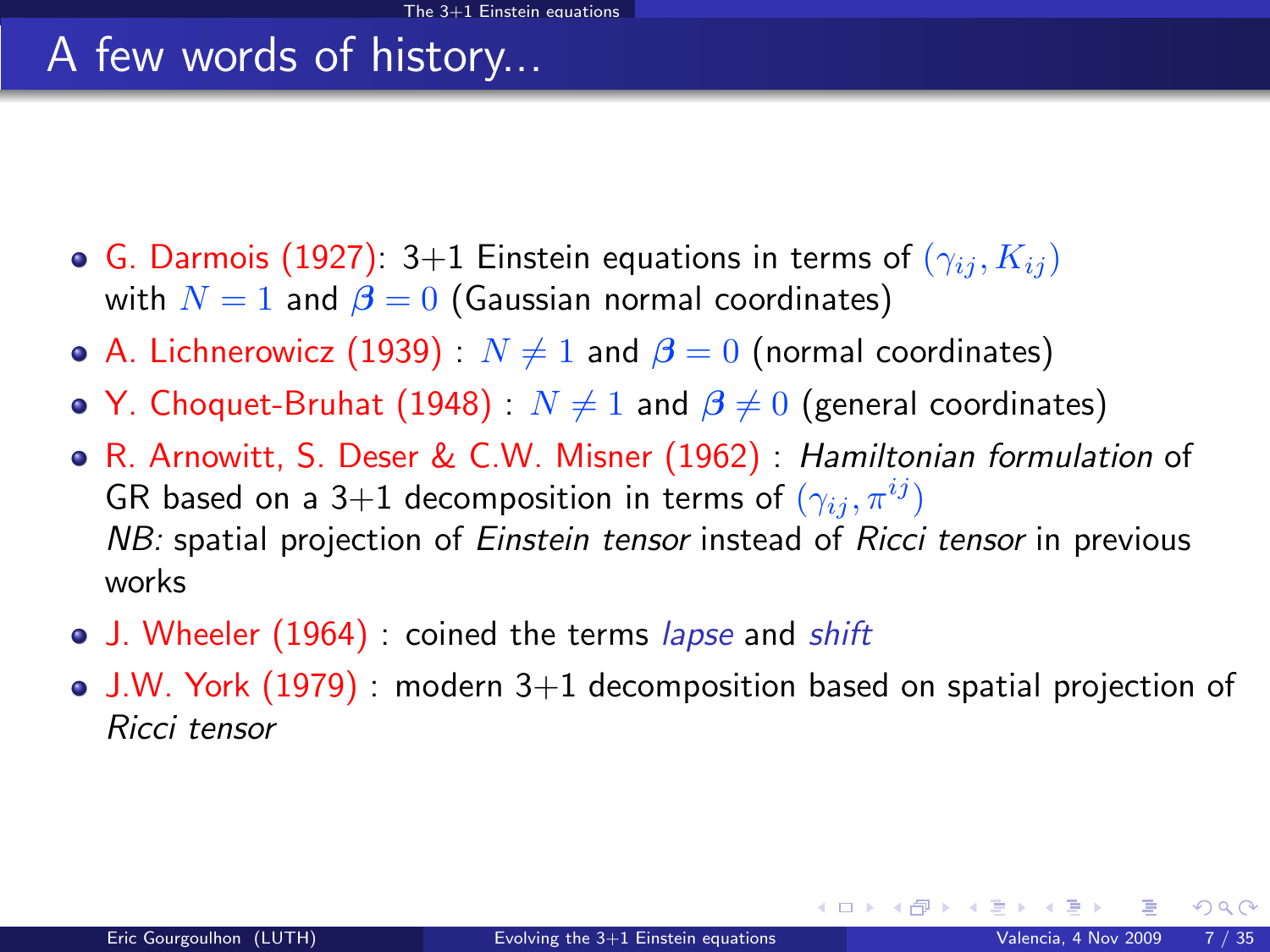# The Cauchy problem

The first two equations of the  $3+1$  Einstein system can be recast as

<span id="page-7-0"></span>
$$
\frac{\partial^2 \gamma_{ij}}{\partial t^2} = F_{ij} \left( \gamma_{kl}, \frac{\partial \gamma_{kl}}{\partial x^m}, \frac{\partial \gamma_{kl}}{\partial t}, \frac{\partial^2 \gamma_{kl}}{\partial x^m \partial x^n} \right)
$$
(1)

allowing to formulate a **Cauchy problem:** given initial data at  $t = 0$ :  $\gamma_{ij}$  and  $\frac{\partial \gamma_{ij}}{\partial t}$ , find a solution for  $t>0$ 

つへへ

**K ロ ▶ K 御 ▶ K 舌**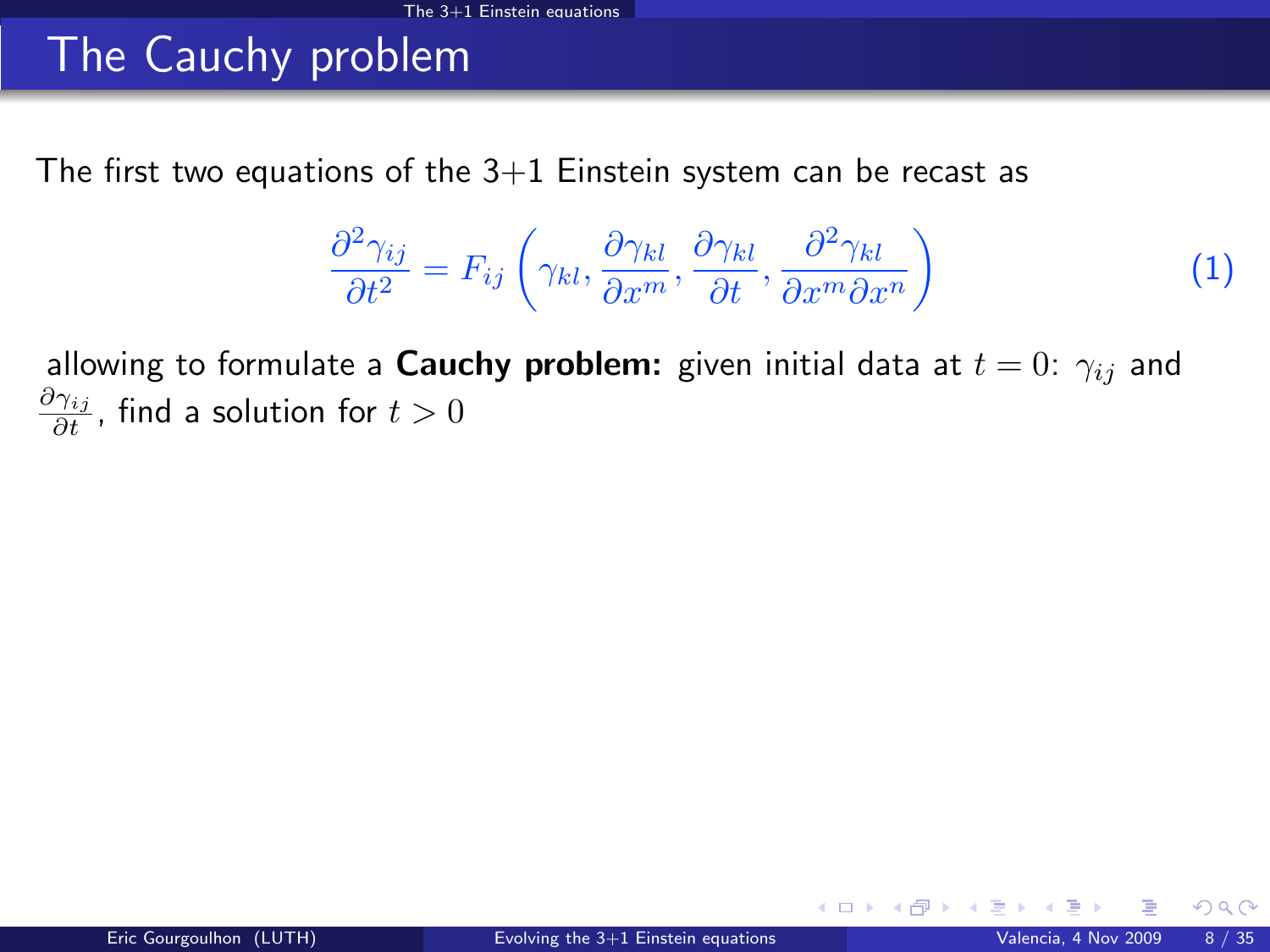# The Cauchy problem

The first two equations of the  $3+1$  Einstein system can be recast as

$$
\frac{\partial^2 \gamma_{ij}}{\partial t^2} = F_{ij} \left( \gamma_{kl}, \frac{\partial \gamma_{kl}}{\partial x^m}, \frac{\partial \gamma_{kl}}{\partial t}, \frac{\partial^2 \gamma_{kl}}{\partial x^m \partial x^n} \right)
$$
(1)

allowing to formulate a **Cauchy problem:** given initial data at  $t = 0$ :  $\gamma_{ij}$  and  $\frac{\partial \gamma_{ij}}{\partial t}$ , find a solution for  $t>0$ 

But this Cauchy problem is subject to the constraints

- $R + K^2 K_{ij}K^{ij} = 16\pi E$  (Hamiltonian constraint)
- $D_j{K^j}_i D_i K = 8\pi p_i$  (momentum constraint)

#### Preservation of the constraints

Thanks to the Bianchi identities, it can be shown that if the constraints are satisfied at  $t = 0$ , they are preserved by the evolution system  $(1)$ , provided that  $\nabla_{\beta} T^{\alpha \beta} = 0$  is maintained

 $\Omega$ 

イロト イ押 トイヨ トイヨ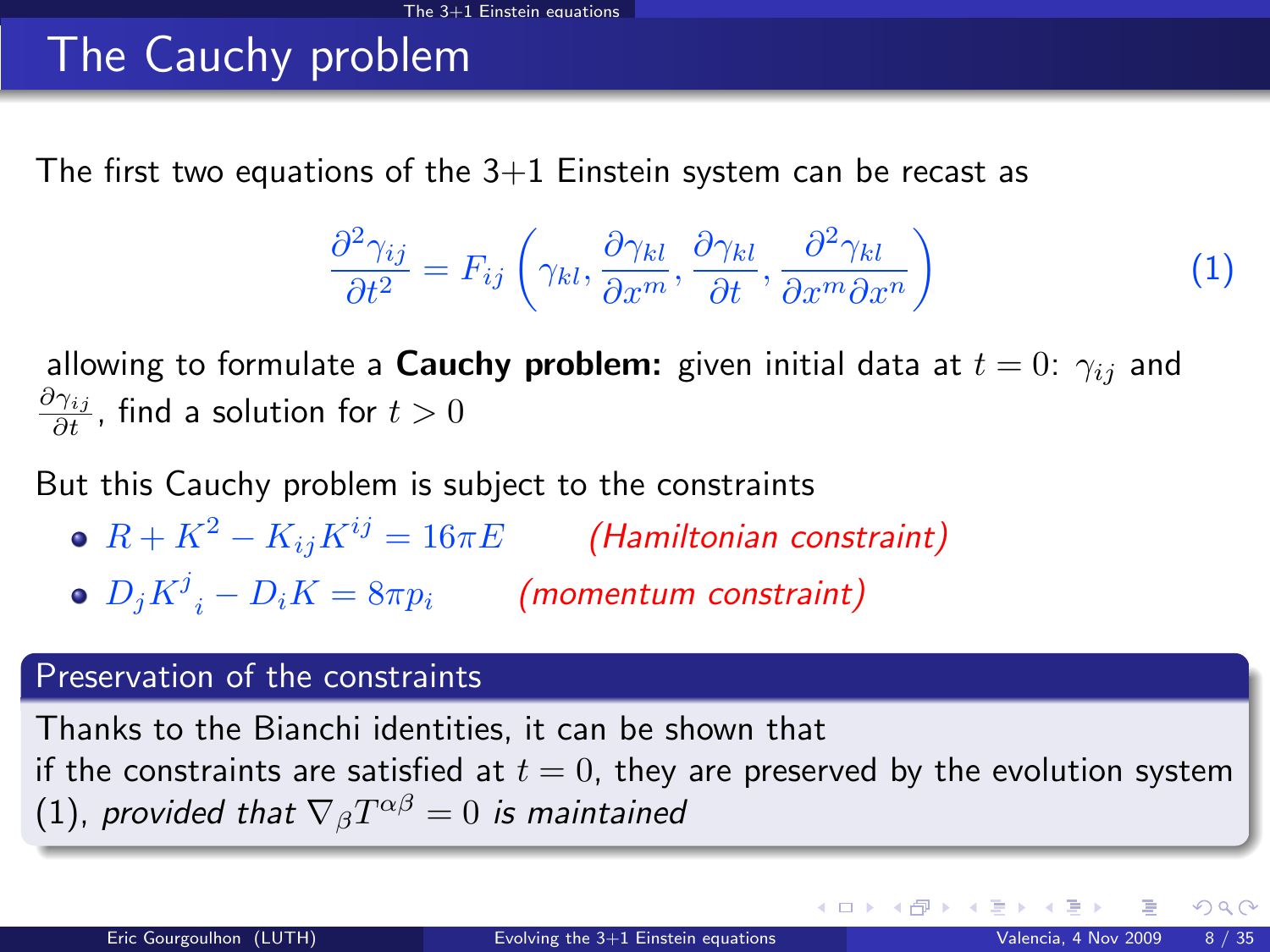### Existence and uniqueness of solutions

### Question:

Given a set  $(\Sigma_0, \gamma, K, E, p)$ , where  $\Sigma_0$  is a three-dimensional manifold,  $\gamma$  a Riemannian metric on  $\Sigma_0$ , K a symmetric bilinear form field on  $\Sigma_0$ , E a scalar field on  $\Sigma_0$  $\boldsymbol{p}$  a 1-form field on  $\Sigma_0$ , which obeys the constraint equations, does there exist a spacetime  $(\mathscr{M}, g, T)$ such that  $(g, T)$  fulfills Einstein equation and  $\Sigma_0$  can be embedded as an

hypersurface of M with induced metric  $\gamma$  and extrinsic curvature K?

 $\Omega$ 

**K ロ ト K 何 ト K ヨ ト**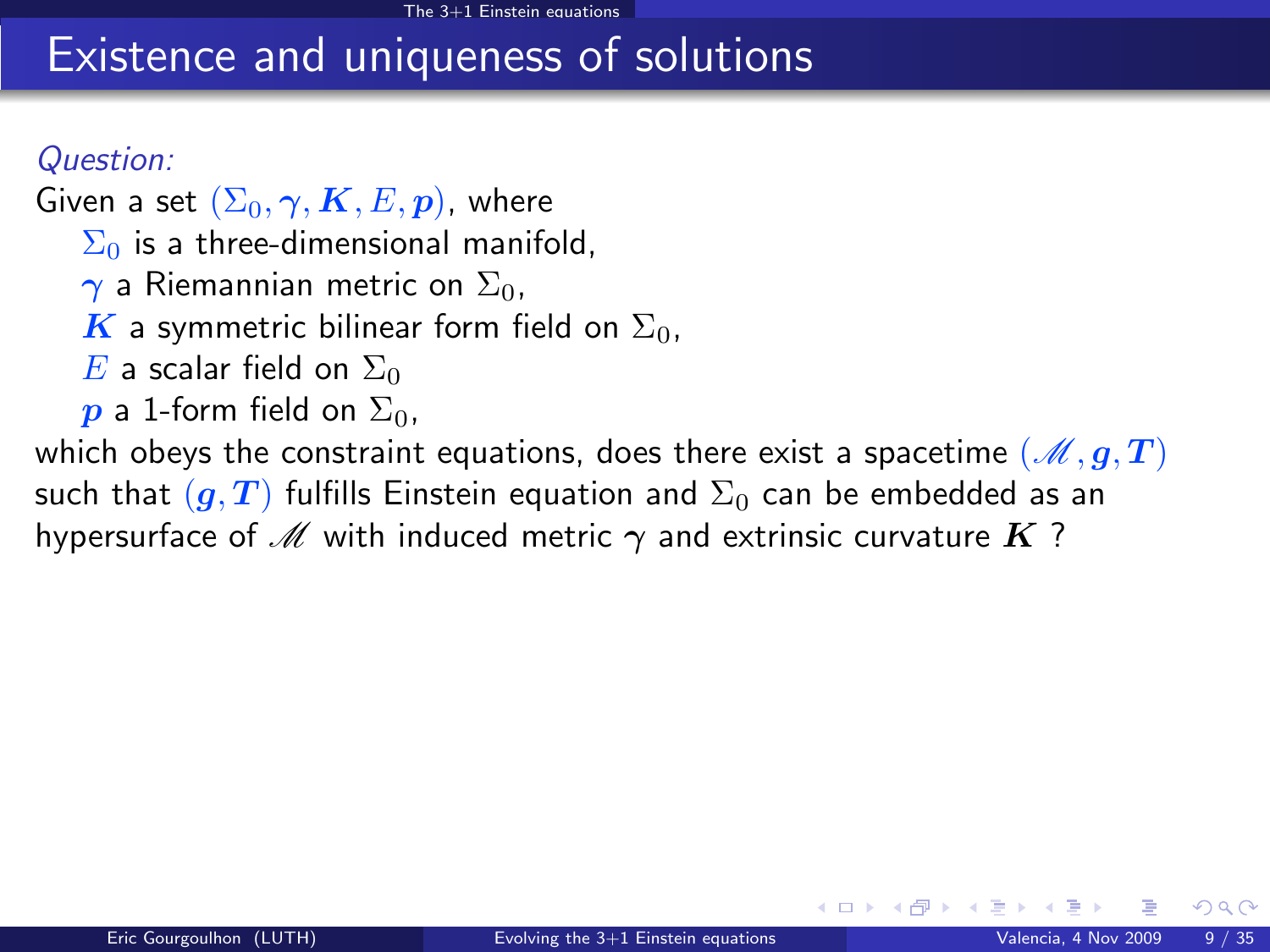# Existence and uniqueness of solutions

### Question:

Given a set  $(\Sigma_0, \gamma, K, E, p)$ , where  $\Sigma_0$  is a three-dimensional manifold,  $\gamma$  a Riemannian metric on  $\Sigma_0$ , K a symmetric bilinear form field on  $\Sigma_0$ , E a scalar field on  $\Sigma_0$  $\boldsymbol{p}$  a 1-form field on  $\Sigma_0$ ,

which obeys the constraint equations, does there exist a spacetime  $(\mathcal{M}, g, T)$ such that  $(g, T)$  fulfills Einstein equation and  $\Sigma_0$  can be embedded as an hypersurface of M with induced metric  $\gamma$  and extrinsic curvature K?

#### Answer:

- **•** the solution exists and is unique in a vicinity of  $\Sigma_0$  for **analytic** initial data (Cauchy-Kovalevskaya theorem) [\[Darmois \(1927\)\]](#page-0-1), [\[Lichnerowicz \(1939\)\]](#page-0-1)
- **•** the solution exists and is unique in a vicinity of  $\Sigma_0$  for **generic** (i.e. smooth) initial data [\[Choquet-Bruhat \(1952\)\]](#page-0-1)
- **•** there exists a unique maximal solution [\[Choquet-Bruhat & Geroch \(1969\)\]](#page-0-1)

<span id="page-10-0"></span> $\Omega$ 

メロメ メ御 メメ きょうぼき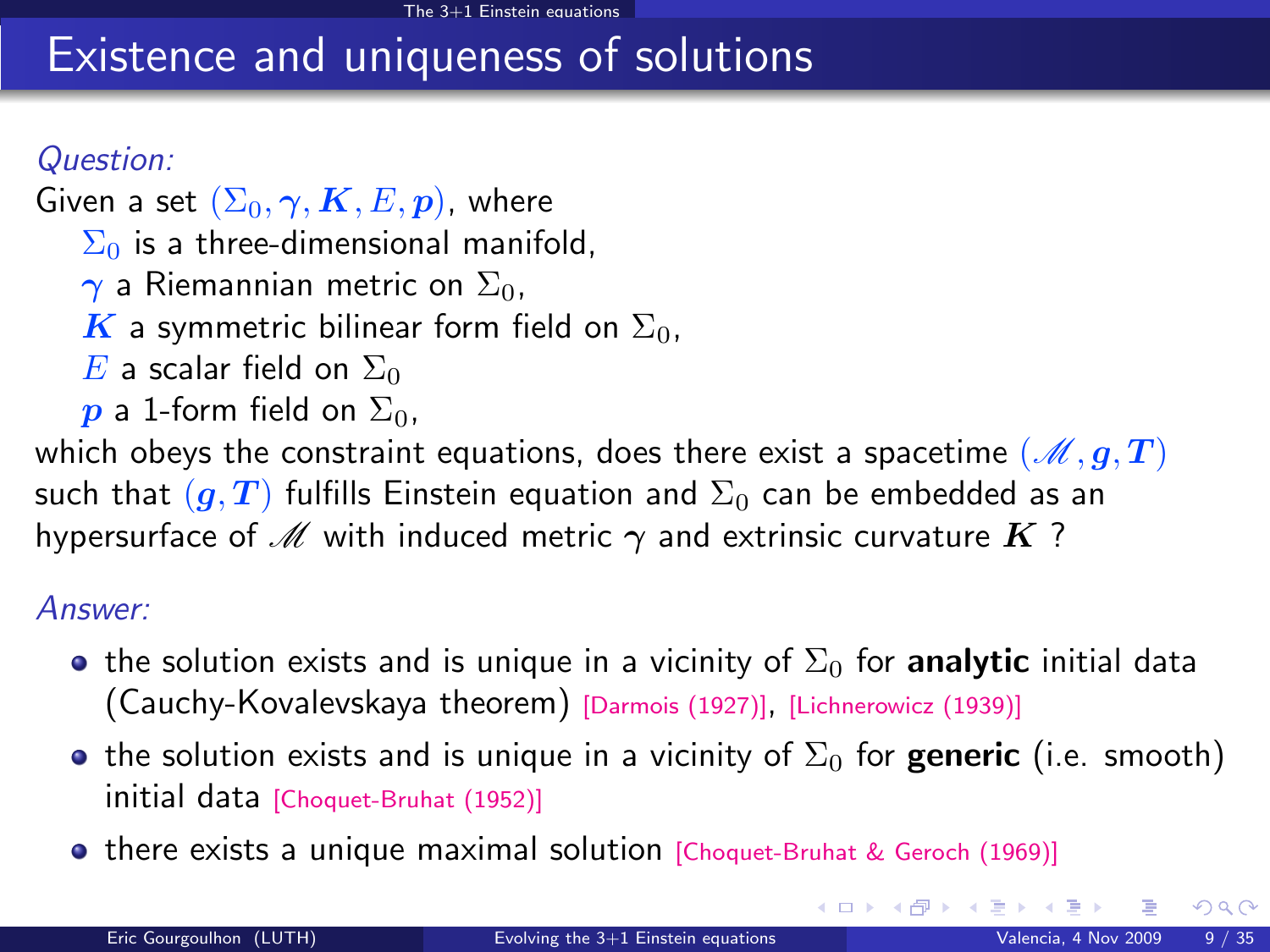### Free vs. constrained evolution schemes

Taking into account the *constraint preservation property*, various schemes can be  $\mathsf{content}^1$ :

- **free evolution scheme:** the constraints are not solved during the evolution (they are employed only to get valid initial data or to monitor the solution); example: BSSN scheme
- **partially constrained scheme:** some of the constraints are solved along with the evolution equation
- fully constrained scheme: the four constraints are solved at each step of the evolution

<span id="page-11-0"></span><sup>1</sup>for a review see [\[Jaramillo, Valiente Kroon & Gourgoulhon, CQG](htpp://stacks.iop.org/CQG/25/093001)+[2](#page-10-0)5[, 0](#page-12-0)[93](#page-10-0)[0](#page-2-0)0[1](#page-13-0) [\(2](#page-1-0)0[08](#page-14-0)[\)\]](#page-15-0)  $\Omega$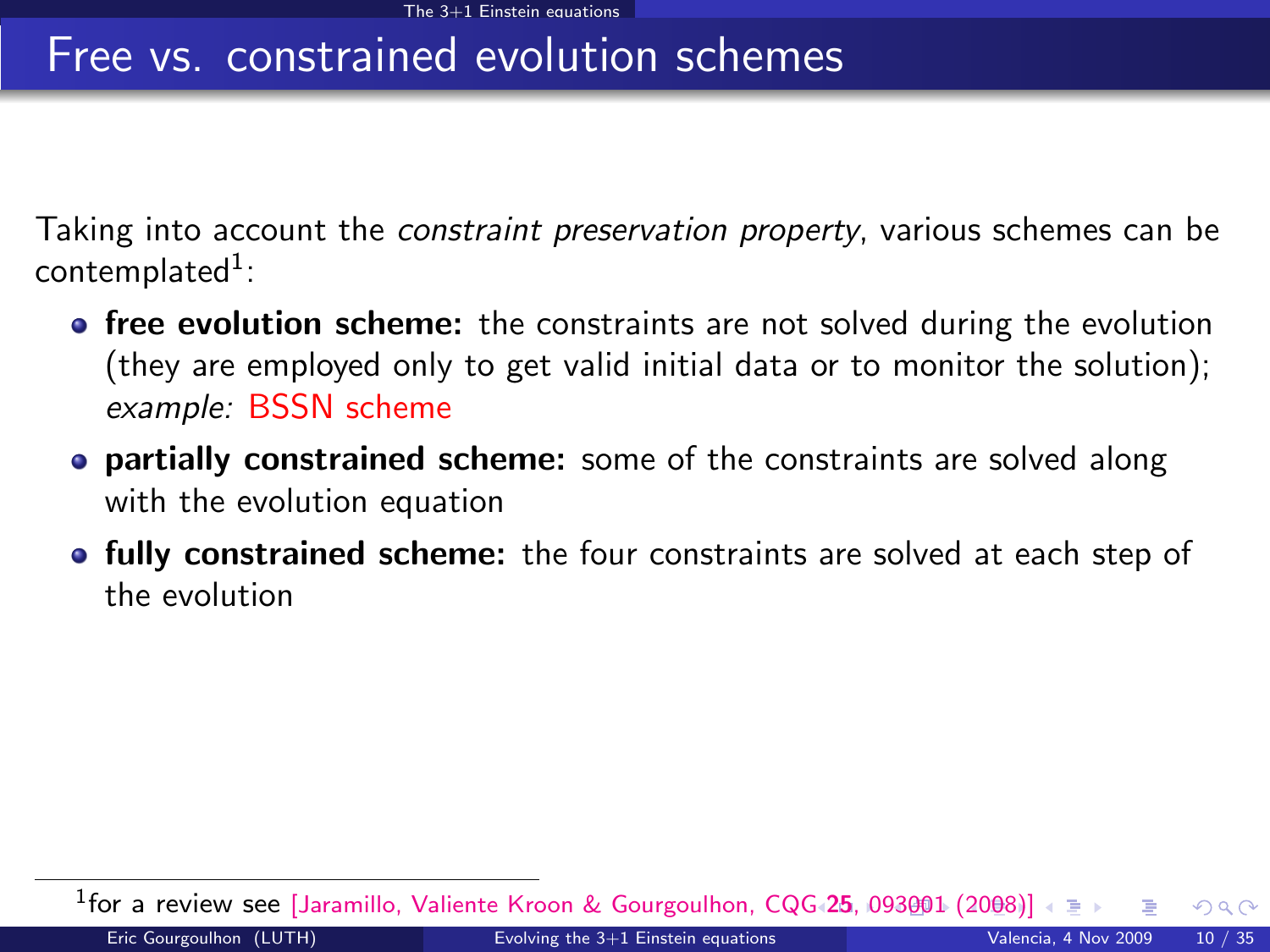### Free vs. constrained evolution schemes

Taking into account the *constraint preservation property*, various schemes can be  $\mathsf{content}^1$ :

- **free evolution scheme:** the constraints are not solved during the evolution (they are employed only to get valid initial data or to monitor the solution); example: BSSN scheme
- **partially constrained scheme:** some of the constraints are solved along with the evolution equation
- **fully constrained scheme:** the four constraints are solved at each step of the evolution

 $NB$ : the constraint preservation is a property of the exact mathematical system: it may not hold in actual numerical implementations of free schemes, due to the appearance of unstable constraint-violating modes

<span id="page-12-0"></span><sup>1</sup>for a review see [\[Jaramillo, Valiente Kroon & Gourgoulhon, CQG](htpp://stacks.iop.org/CQG/25/093001)+[2](#page-11-0)5[, 0](#page-13-0)[93](#page-10-0)[0](#page-2-0)0[1](#page-13-0) [\(2](#page-1-0)0[08](#page-14-0)[\)\]](#page-15-0)  $\Omega$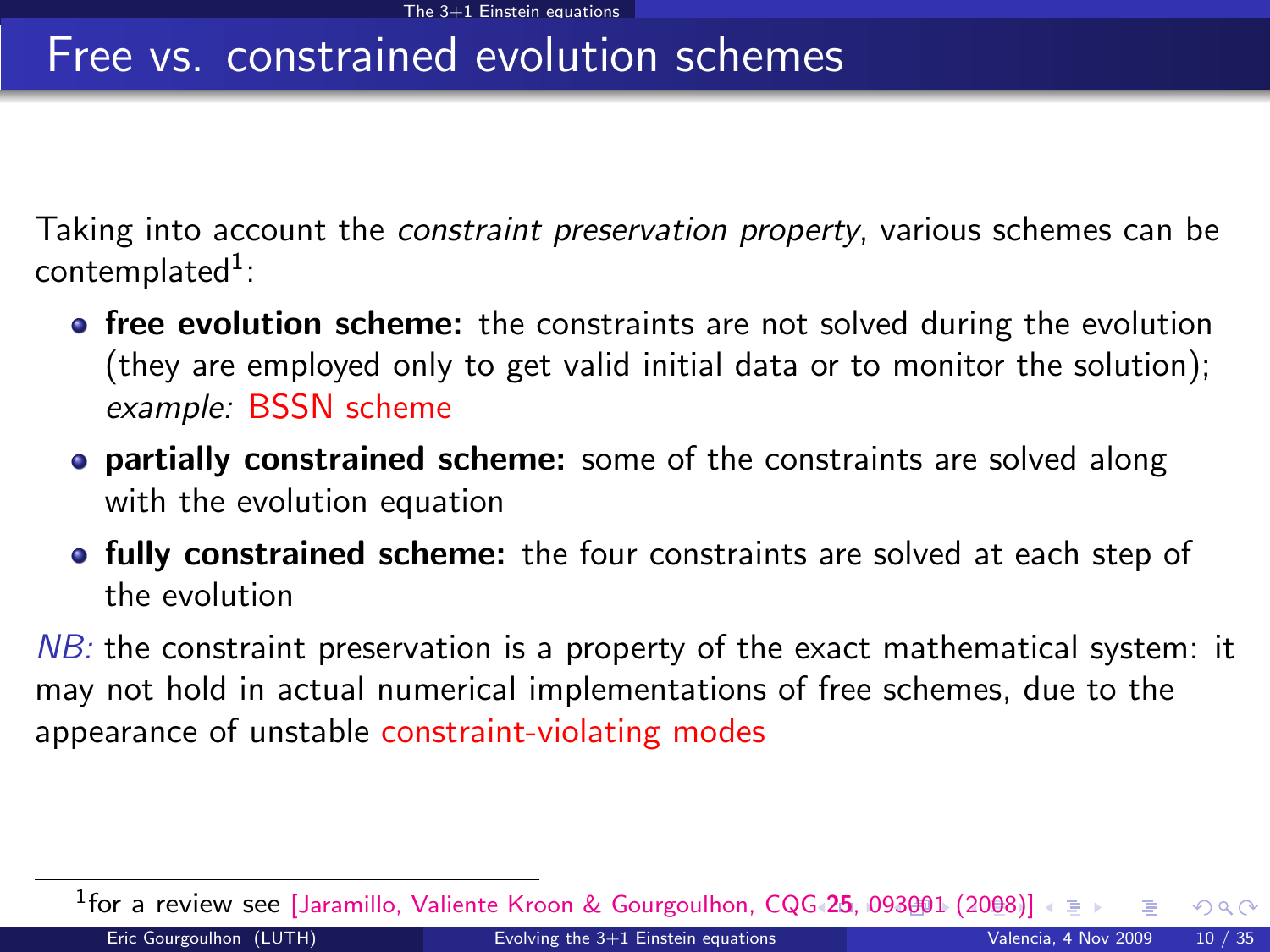# Constrained schemes

### 2D (axisymmetric) codes:

- **partially constrained** (Hamiltonian constraint enforced):
	- [\[Bardeen & Piran \(1983\)\]](#page-0-1), [\[Stark & Piran \(1985\)\]](#page-0-1), [\[Evans \(1986\)\]](#page-0-1) : gravitational collapse of a stellar core
	- $\bullet$  [\[Abrahams & Evans \(1993\)\]](#page-0-1), [\[Garfinkle & Duncan, PRD](http://link.aps.org/abstract/PRD/v63/e044011) 63, 044011 (2001)] : evolution of Brill waves
- **•** fully constrained:
	- [\[Evans \(1989\)\]](#page-0-1), [\[Shapiro & Teukolsky \(1992\)\]](#page-0-1), [\[Abrahams, Cook, Shapiro & Teukolsky \(1994\)\]](#page-0-1) : gravitational collapse
	- [\[Choptuik, Hirschmann, Liebling & Pretorius, CQG](#page-0-1) 20, 1857 (2003)] : critical collapse
	- [Rinne, CQG 25[, 135009 \(2008\)\]](#page-0-1) : gravitational collapse of of Brill waves

<span id="page-13-0"></span> $\Omega$ 

**K ロ ▶ イ 伊 ▶ イ ヨ**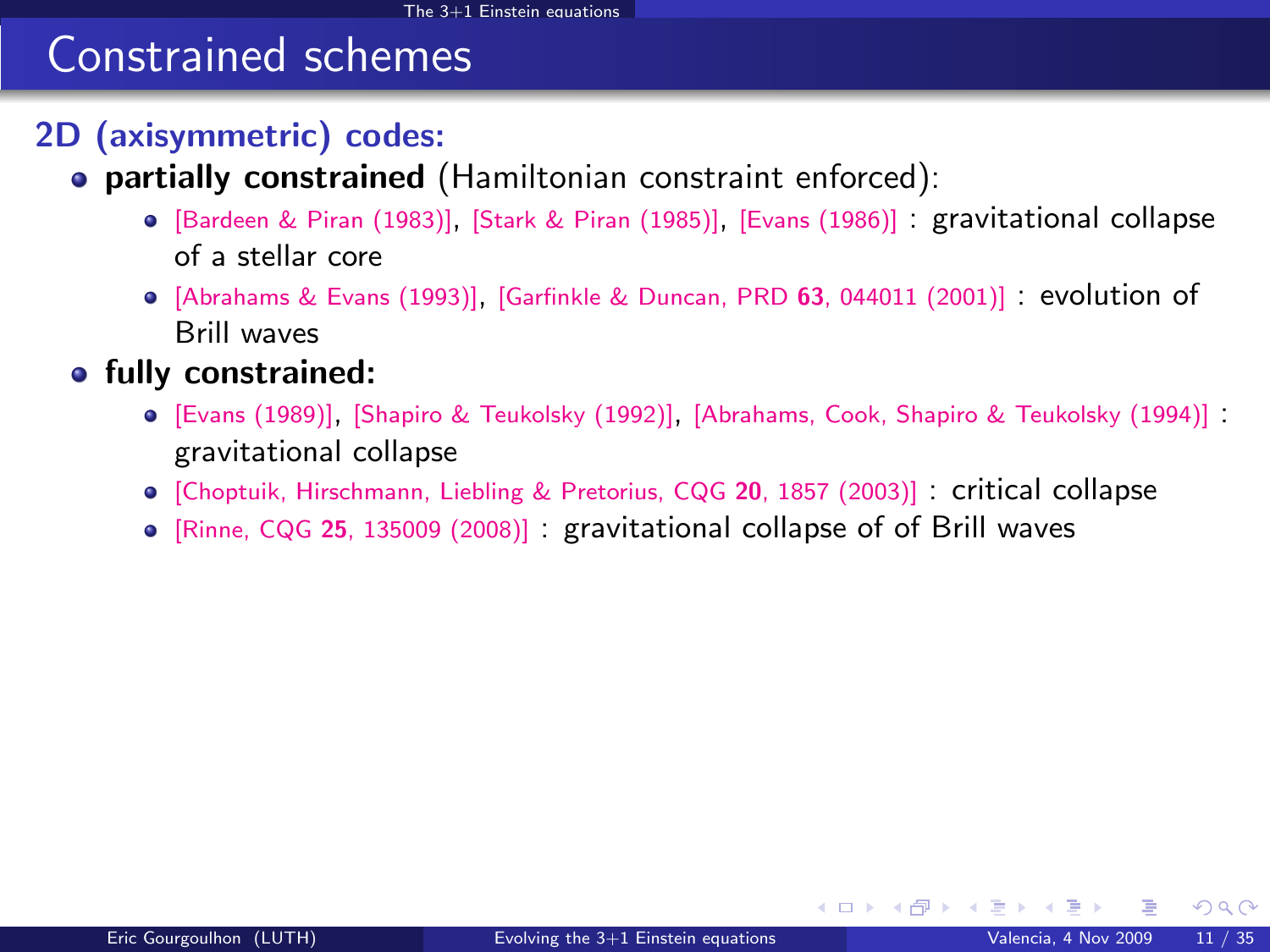# Constrained schemes

### 2D (axisymmetric) codes:

- **partially constrained** (Hamiltonian constraint enforced):
	- [\[Bardeen & Piran \(1983\)\]](#page-0-1), [\[Stark & Piran \(1985\)\]](#page-0-1), [\[Evans \(1986\)\]](#page-0-1) : gravitational collapse of a stellar core
	- $\bullet$  [\[Abrahams & Evans \(1993\)\]](#page-0-1), [\[Garfinkle & Duncan, PRD](http://link.aps.org/abstract/PRD/v63/e044011) 63, 044011 (2001)] : evolution of Brill waves
- **•** fully constrained:
	- [\[Evans \(1989\)\]](#page-0-1), [\[Shapiro & Teukolsky \(1992\)\]](#page-0-1), [\[Abrahams, Cook, Shapiro & Teukolsky \(1994\)\]](#page-0-1) : gravitational collapse
	- [\[Choptuik, Hirschmann, Liebling & Pretorius, CQG](#page-0-1) 20, 1857 (2003)] : critical collapse
	- [Rinne, CQG 25[, 135009 \(2008\)\]](#page-0-1) : gravitational collapse of of Brill waves

#### 3D codes: fully constrained schemes:

#### • Isenberg-Wilson-Mathews approximation to GR: CFC

[\[Isenberg \(1978\)\]](#page-0-1), [\[Wilson & Mathews \(1989\)\]](#page-0-1)

#### full GR:

- [\[Anderson & Matzner, Found. Phys.](#page-0-1) 35, 1477 (2005)] : evolution of a black hole
- <span id="page-14-0"></span>**•** [Bonazzola, Gourgoulhon, Grandclément & Novak, PRD 70, 104007 (2004)], [Cordero-Carrión, Ibáñez, Gourgoulhon, Jaramillo & Novak, PRD 77, 084007 (2008)] [Cordero-Carrión, Cerdá-Durán, Dimmelmeier, Jaramillo, Novak & Gourgoulhon, PRD 79, 024017 [\(2009\)\]](http://link.aps.org/abstract/PRD/v79/e024017): the Meudon-Valencia FCF scheme メロト メ御 トメ きょ メきょ  $299$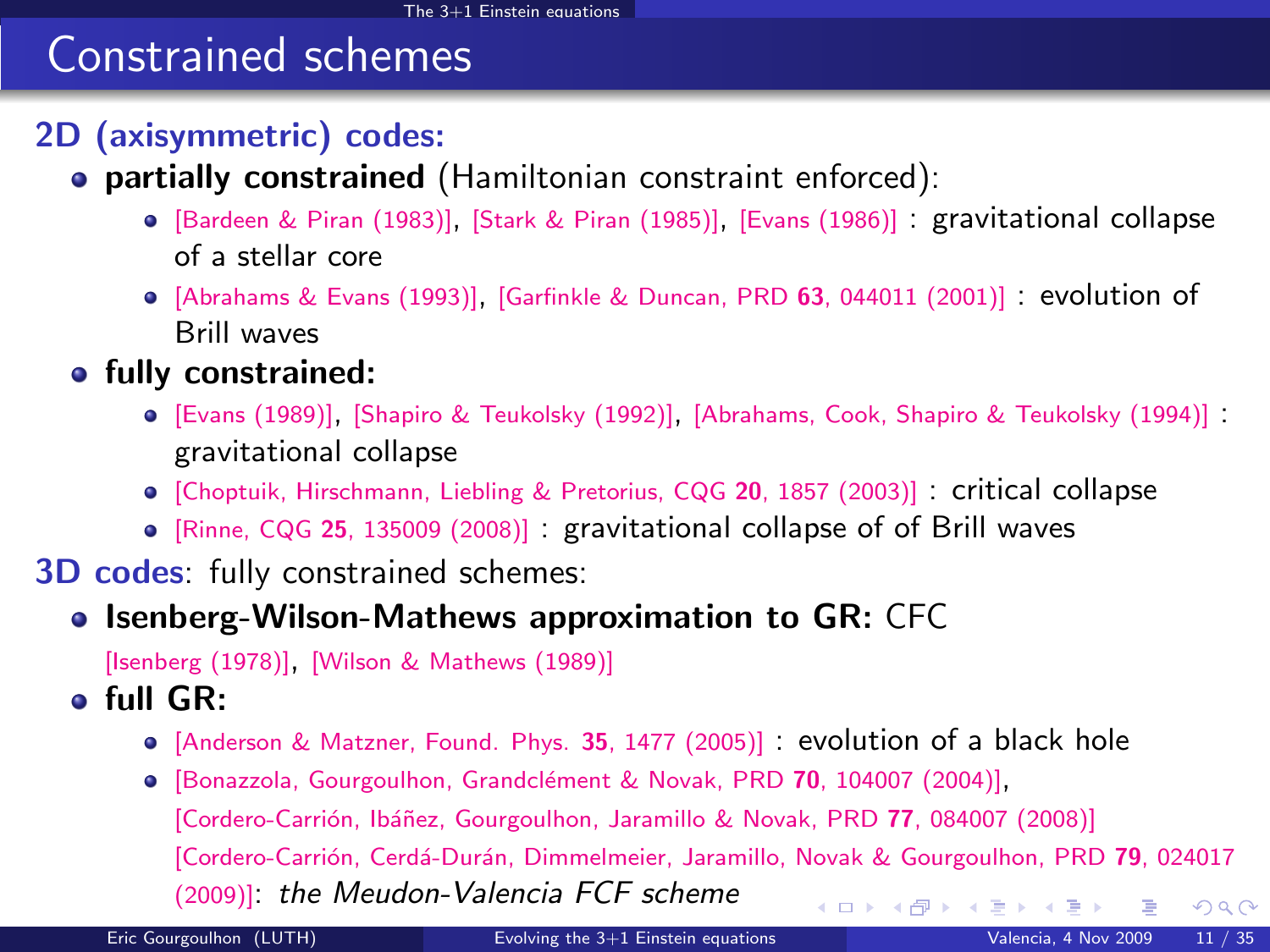# **Outline**

The  $3+1$  Einstein equations

### 2 [The Meudon-Valencia FCF scheme](#page-15-0)

<sup>3</sup> [Extended CFC approximation](#page-29-0)

### **[Conclusions](#page-44-0)**

<span id="page-15-0"></span> $298$ 

**K ロ ▶ K 御 ▶ K 舌**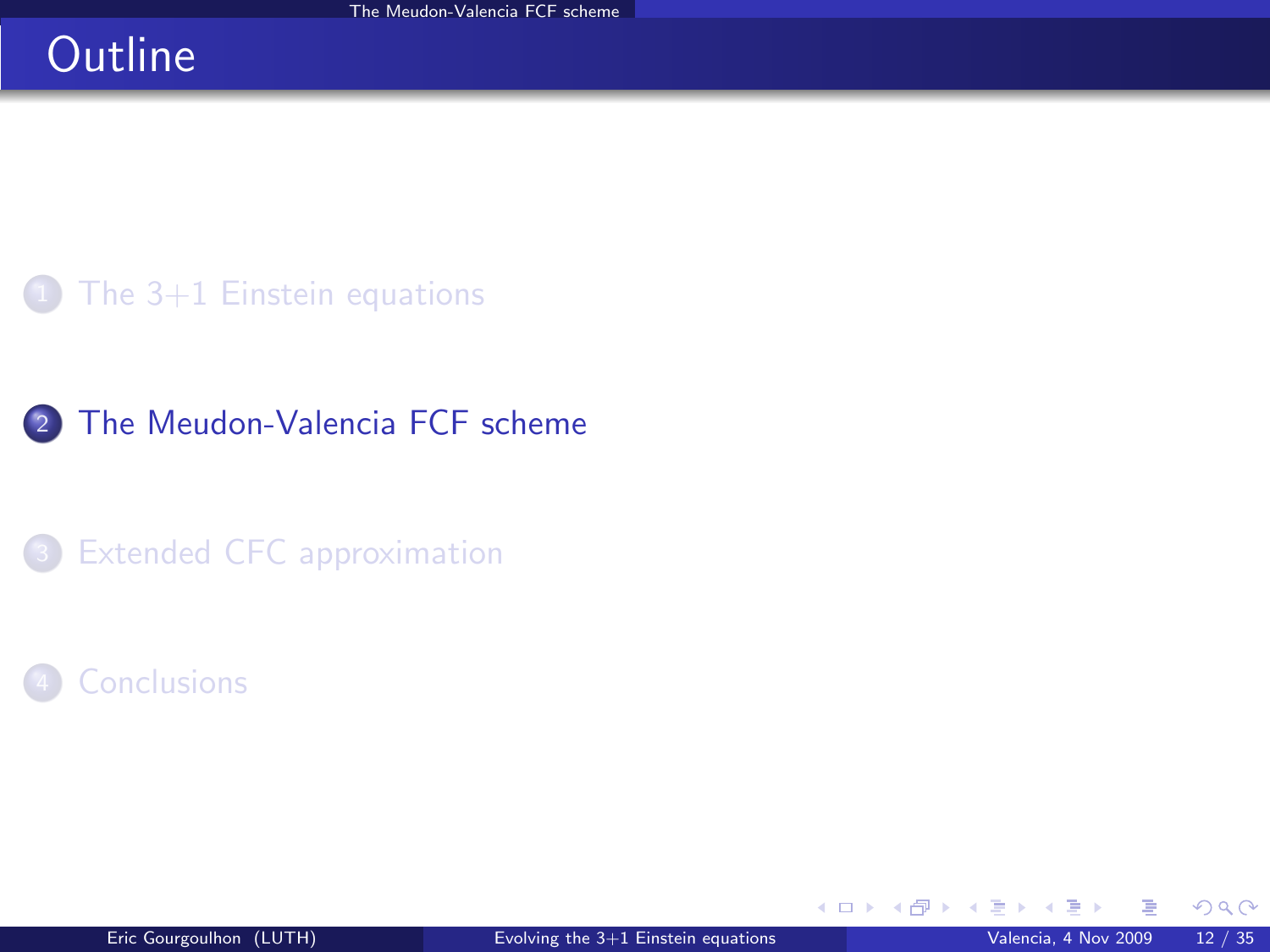# Original formulation

### Constrained scheme built upon maximal slicing and Dirac gauge

[Bonazzola, Gourgoulhon, Grandclément & Novak, PRD 70, 104007 (2004)]

#### **Motivations**

- to maximize the number of *elliptic* equations and minimize that of hyperbolic equations (elliptic equations usually more stable)
- no constraint-violating mode by construction
- recover at the steady-state limit, the equations describing stationary spacetimes

 $\Omega$ 

**K ロ ▶ K 何 ▶ K**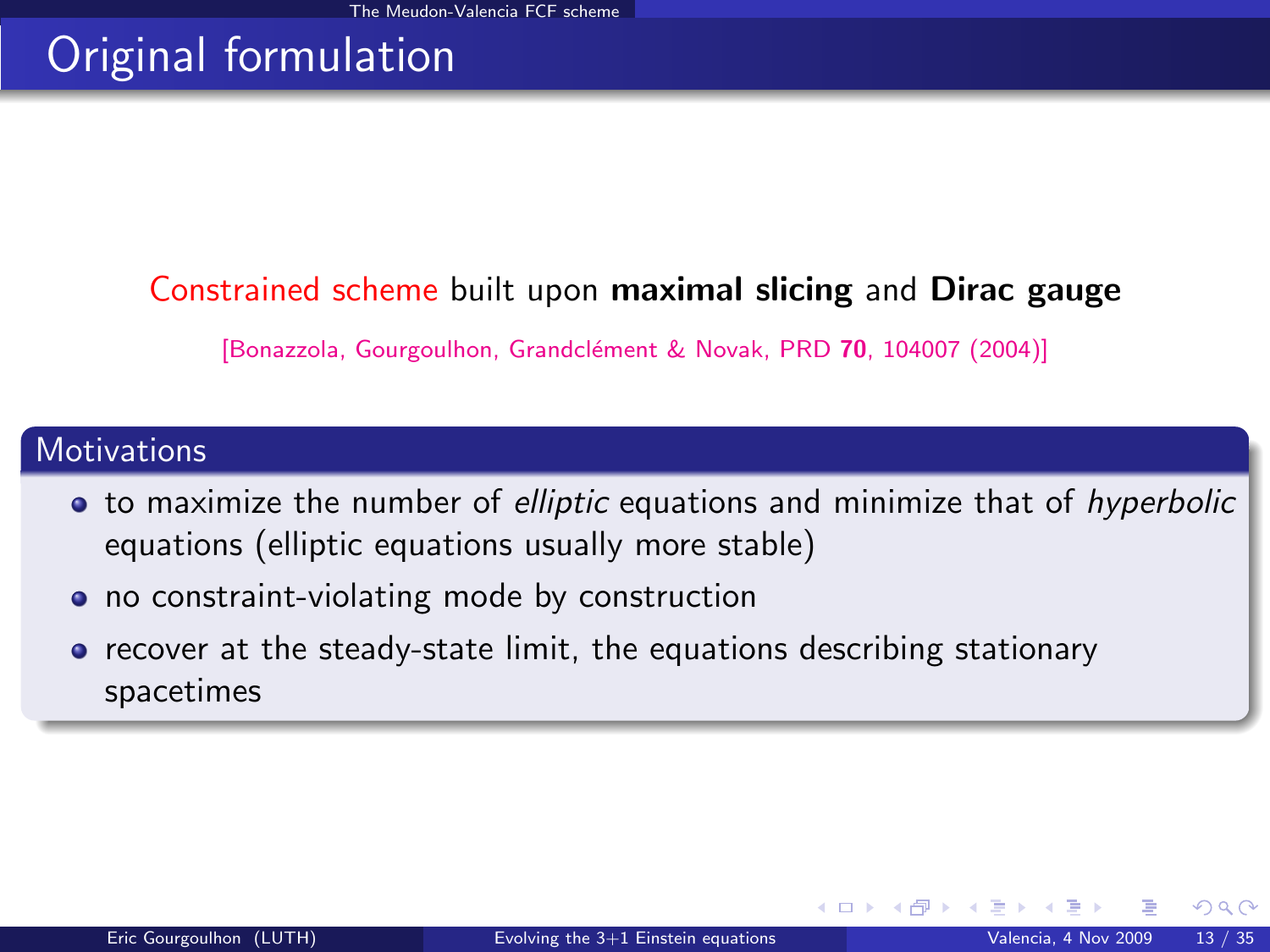# Conformal metric and dynamics of the gravitational field

#### Dynamical degrees of freedom of the gravitational field:

York (1972) : they are carried by the conformal "metric"

$$
\hat{\gamma}_{ij}:=\gamma^{-1/3}\,\gamma_{ij}\qquad\text{with }\gamma:=\det\gamma_{ij}
$$

$$
\hat{\gamma}_{ij} = \text{tensor density of weight } -2/3
$$

To work with tensor fields only, introduce an extra structure on  $\Sigma_t$ : a flat metric  $\bm{f}$  such that  $\displaystyle\frac{\partial f_{ij}}{\partial t}=0$  and  $\gamma_{ij}\sim f_{ij}$  at spatial infinity (*asymptotic flatness*) Define  $\tilde \gamma_{ij}:=\Psi^{-4}\,\gamma_{ij}$  or  $\gamma_{ij}=:\Psi^{4}\,\tilde \gamma_{ij}$  with  $\Psi:=\left(\frac{\gamma}{f}\right)^{1/12}$ ,  $f:=\det f_{ij}$  $\tilde{\gamma}_{ij}$  is invariant under any conformal transformation of  $\gamma_{ij}$  and verifies  $\det \tilde{\gamma}_{ij} = f$ 

| Notations:                                                                                                                   | $\tilde{\gamma}^{ij}$ : inverse conformal metric : $\tilde{\gamma}_{ik}\tilde{\gamma}^{kj} = \delta_i{}^j$ |
|------------------------------------------------------------------------------------------------------------------------------|------------------------------------------------------------------------------------------------------------|
| $\tilde{D}_i$ : covariant derivative associated with $\tilde{\gamma}_{ij}$ , $\tilde{D}^i := \tilde{\gamma}^{ij}\tilde{D}_j$ |                                                                                                            |
| $\mathcal{D}_i$ : covariant derivative associated with $f_{ij}$ , $\mathcal{D}^i := f^{ij}\mathcal{D}_j$                     |                                                                                                            |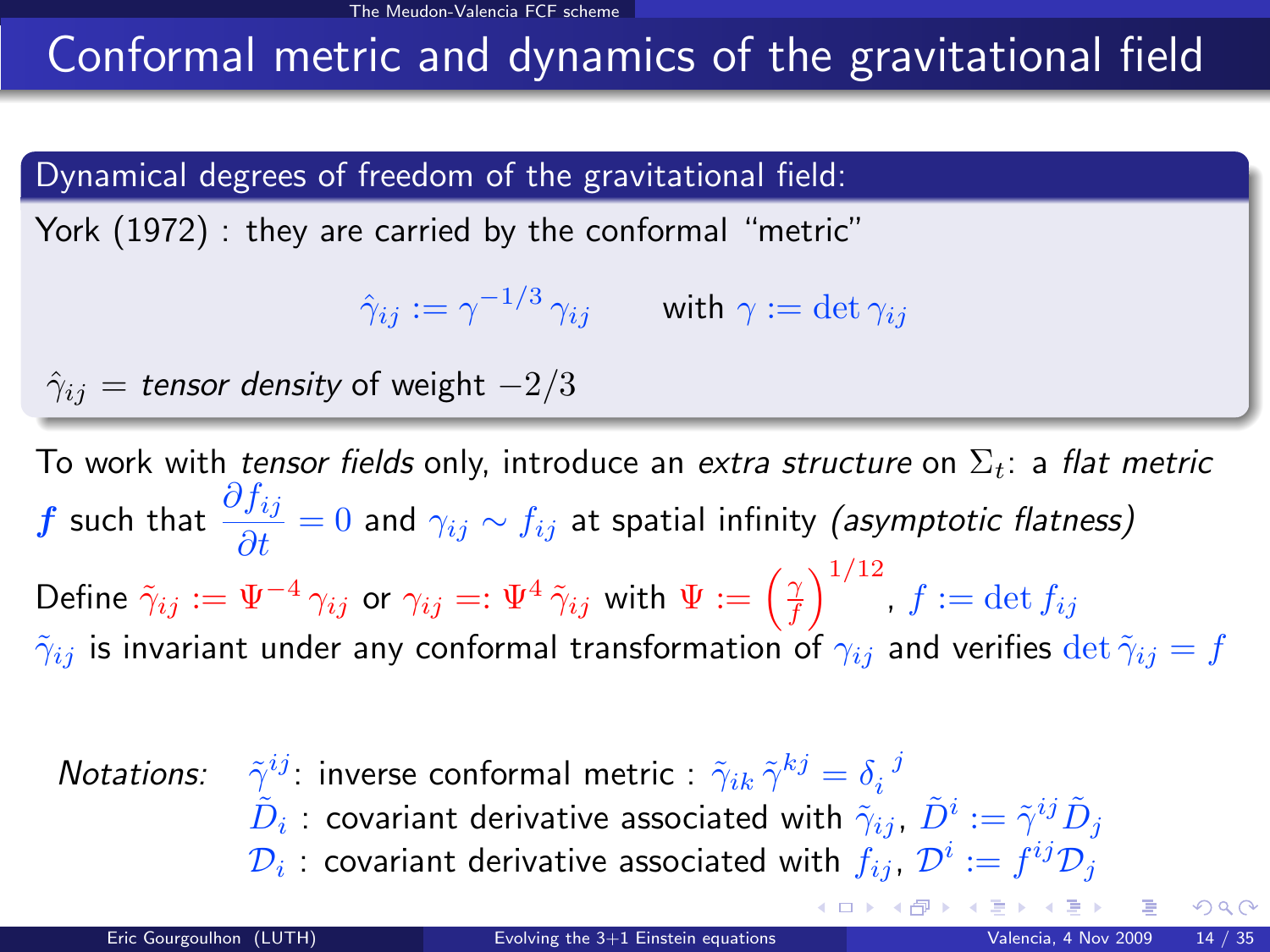# Dirac gauge: definition

**Conformal decomposition** of the metric  $\gamma_{ij}$  of the spacelike hypersurfaces  $\Sigma_t$ :

$$
\gamma_{ij} =: \Psi^4 \, \tilde{\gamma}_{ij} \qquad \text{with} \qquad \tilde{\gamma}^{ij} =: f^{ij} + h^{ij}
$$

where  $f_{ij}$  is a flat metric on  $\Sigma_t$ ,  $h^{ij}$  a symmetric tensor and  $\Psi$  a scalar field defined by  $\Psi:=\left(\frac{\det \gamma_{ij}}{\det f_{ij}}\right)^{1/12}$ Dirac gauge (Dirac, 1959) = divergence-free condition on  $\tilde{\gamma}^{ij}$ :

 $\mathcal{D}_j \tilde{\gamma}^{ij} = \mathcal{D}_j h^{ij} = 0$ 

where  $\mathcal{D}_i$  denotes the covariant derivative with respect to the flat metric  $f_{ij}$ . Compare

- minimal distortion (Smarr & York 1978) :  $D_j\left(\partial\tilde{\gamma}^{ij}/\partial t\right)=0$
- pseudo-minimal distortion (Nakamura 1994) :  $\mathcal{D}^j\left(\partial\tilde{\gamma}^{ij}/\partial t\right)=0$

*Notice:* Dirac gauge  $\Longleftrightarrow$  BSSN connection functions vanish:  $\tilde{\Gamma}^i = 0$ 

 $\Omega$ 

 $\left\{ \begin{array}{ccc} 1 & 0 & 0 \\ 0 & 1 & 0 \end{array} \right\}$  ,  $\left\{ \begin{array}{ccc} 0 & 0 & 0 \\ 0 & 0 & 0 \end{array} \right\}$  ,  $\left\{ \begin{array}{ccc} 0 & 0 & 0 \\ 0 & 0 & 0 \end{array} \right\}$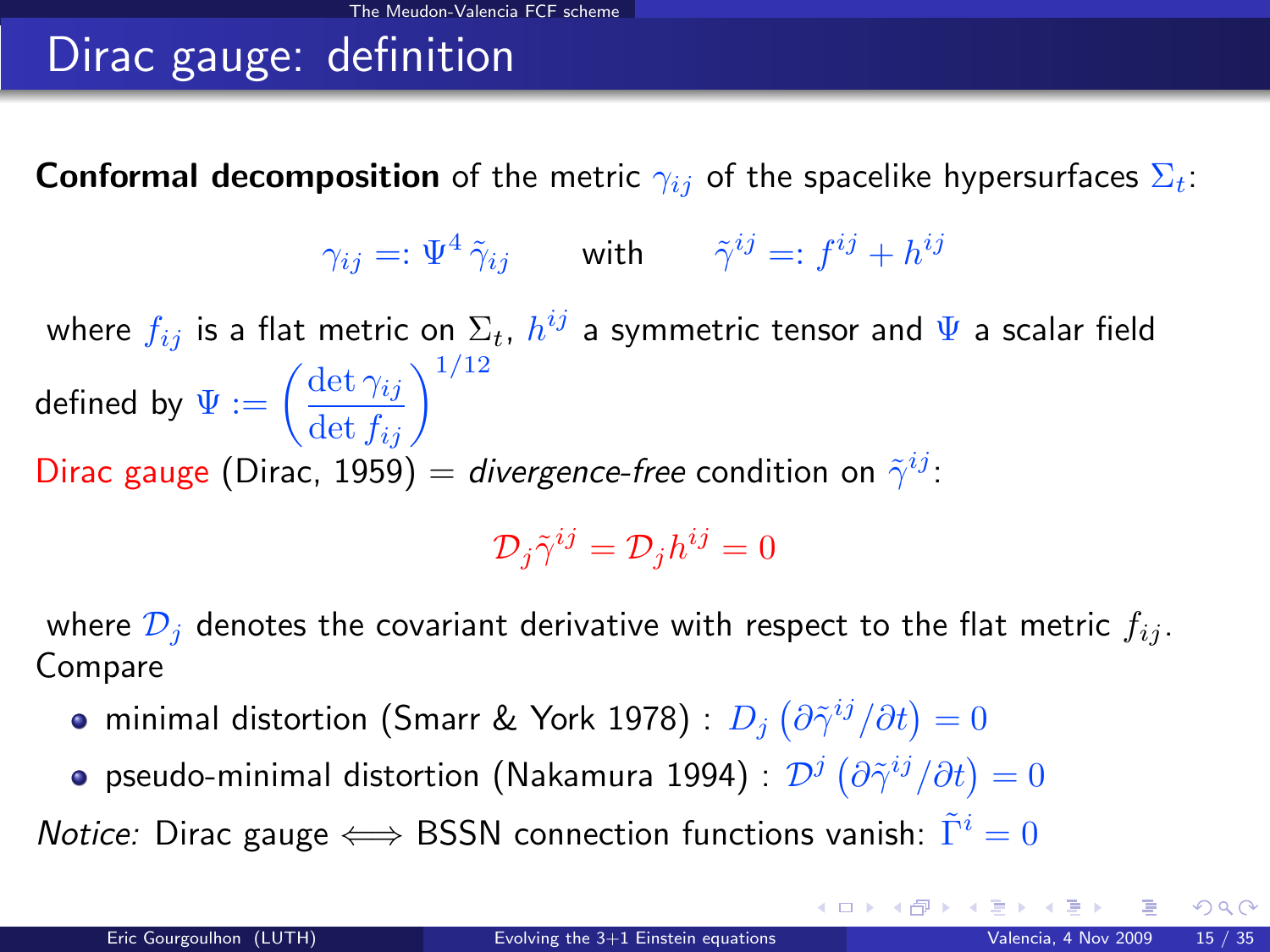# Dirac gauge: motivation

Expressing the Ricci tensor of conformal metric as a second order operator: In terms of the covariant derivative  $\mathcal{D}_i$  associated with the flat metric  $f$ :

$$
\tilde{\gamma}^{ik}\tilde{\gamma}^{jl}\tilde{R}_{kl} = \frac{1}{2} \left( \tilde{\gamma}^{kl} \mathcal{D}_k \mathcal{D}_l h^{ij} - \tilde{\gamma}^{ik} \mathcal{D}_k H^j - \tilde{\gamma}^{jk} \mathcal{D}_k H^i \right) + \mathcal{Q}(\tilde{\gamma}, \mathcal{D}\tilde{\gamma})
$$

with  $H^i:=\mathcal{D}_jh^{ij}=\mathcal{D}_j\tilde{\gamma}^{ij}=-\tilde{\gamma}^{kl}\Delta^i\frac{}{kl}=-\tilde{\gamma}^{kl}(\tilde{\Gamma}^i\frac{}{kl}-\bar{\Gamma}^i\frac{}{kl})$ 

and  $\mathcal{Q}(\tilde{\gamma}, \mathcal{D}\tilde{\gamma})$  is quadratic in first order derivatives  $\mathcal{D}h$ 

Dirac gauge:  $H^i = 0 \Longrightarrow$  Ricci tensor becomes an elliptic operator for  $h^{ij}$ Similar property as harmonic coordinates for the 4-dimensional Ricci tensor:

<sup>4</sup>
$$
R_{\alpha\beta} = -\frac{1}{2}g^{\mu\nu}\frac{\partial}{\partial x^{\mu}}\frac{\partial}{\partial x^{\nu}}g_{\alpha\beta} + \text{quadratic terms}
$$

 $\Omega$ 

**K ロ ト K 何 ト K ヨ ト**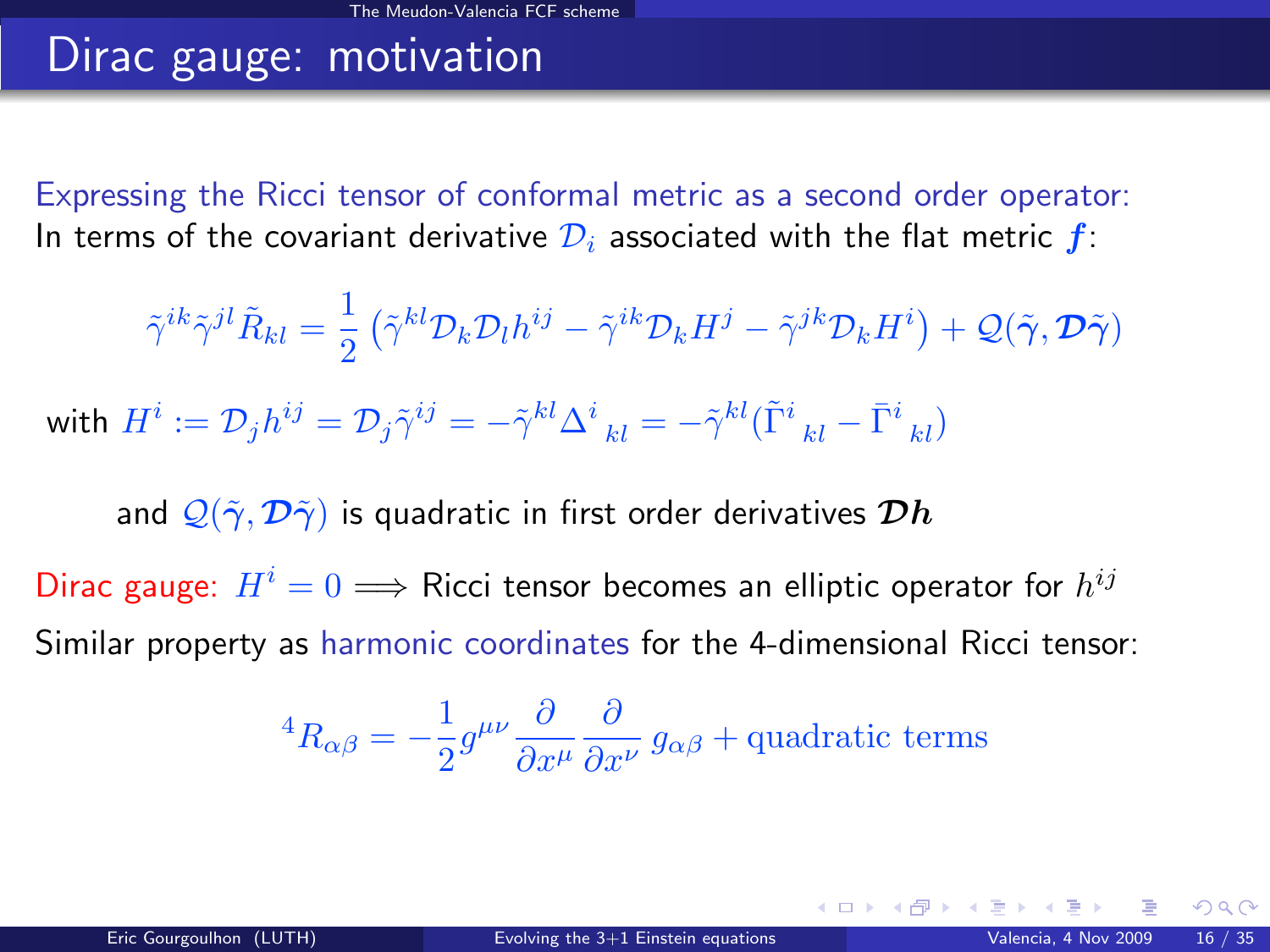# Dirac gauge: motivation (con't)

spatial harmonic coordinates:  $\mathcal{D}_j\left[\left(\frac{\gamma}{f}\right)\right]$ f  $\left.\bigwedge^{1/2} \gamma^{ij}\right|=0$ 

 $\implies$  makes the Ricci tensor  $R_{ij}$  (associated with the **physical** 3-metric  $\gamma_{ij}$ ) an elliptic operator for  $\gamma^{ij}$  [Andersson & Moncrief, Ann. Henri Poincaré 4, 1 (2003)]

Dirac gauge:  $\mathcal{D}_j$   $\Bigl[ \Bigl( \frac{\gamma}{f} \Bigr)$ f  $\left.\bigwedge^{1/3}\gamma^{ij}\right|=0$ 

 $\implies$  makes the Ricci tensor  $\tilde R_{ij}$  (associated with the  ${\sf conformal}$  3-metric  $\tilde \gamma_{ij})$ an elliptic operator for  $\tilde{\gamma}^{ij}$ 

**4 ロ ト 4 何 ト 4**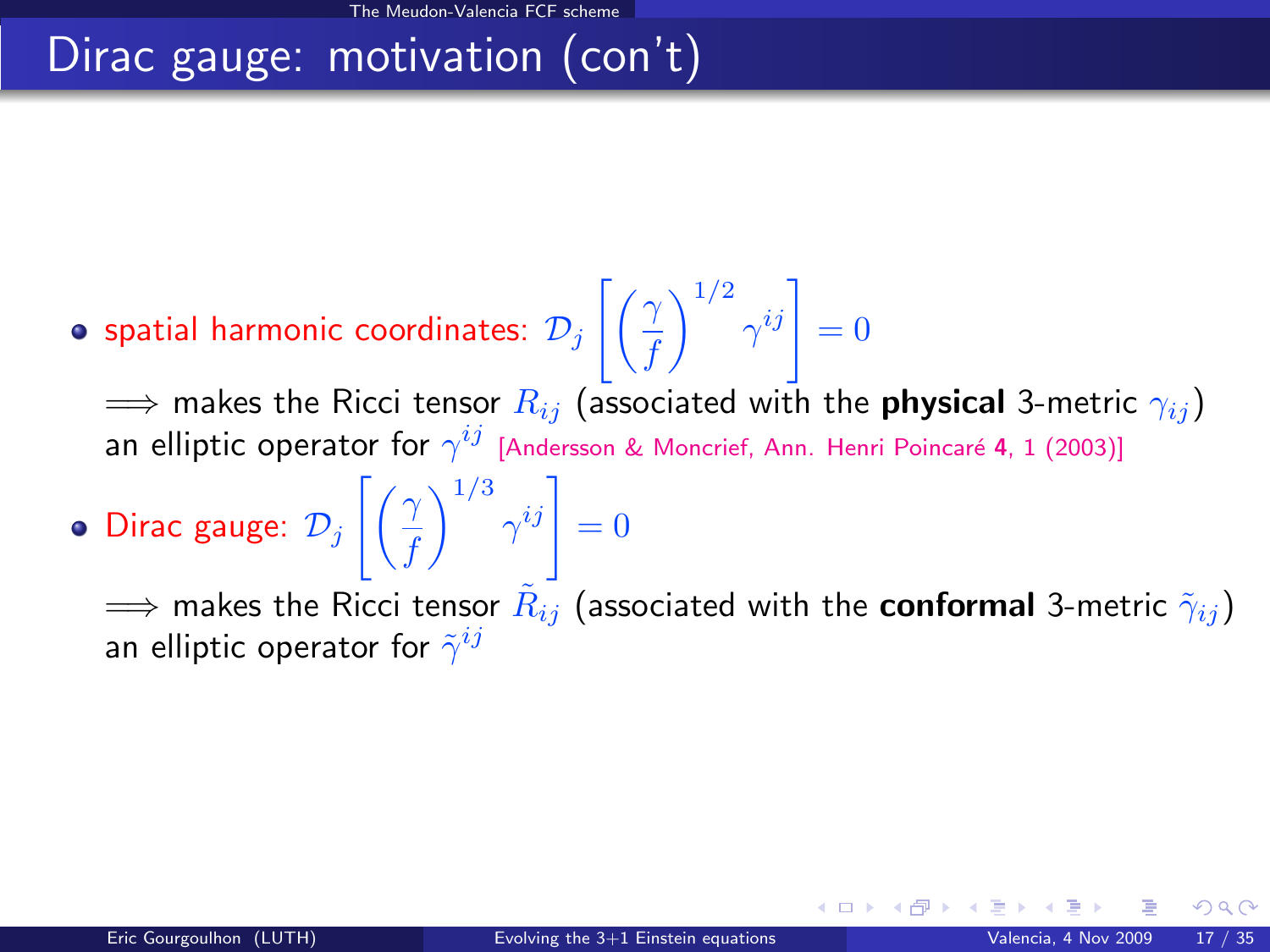# Dirac gauge: discussion

• introduced by Dirac (1959) in order to fix the coordinates in some Hamiltonian formulation of general relativity; originally defined for Cartesian coordinates only:  $\displaystyle{\partial \over \partial x^j}$  $\left(\gamma^{1/3}\,\gamma^{ij}\right)=0$ 

but trivially extended by us to more general type of coordinates (e.g. spherical) thanks to the introduction of the flat metric  $f_{ij}$ :  $\mathcal{D}_j\left((\gamma/f)^{1/3}\gamma^{ij}\right)=0$ 

- **•** first discussed in the context of numerical relativity by Smarr & York (1978), as a candidate for a radiation gauge, but disregarded for not being covariant under coordinate transformation  $\tilde{(x^i)} \mapsto (x^{i'})$  in the hypersurface  $\Sigma_t$ , contrary to the *minimal distortion gauge* proposed by them
- Shibata, Uryu & Friedman [PRD 70[, 044044 \(2004\)\]](http://link.aps.org/abstract/PRD/v70/e044044) proposed to use Dirac gauge to compute quasiequilibrium configurations of binary neutron stars beyond the CFC (conformal flatness condition) approximation

 $\rightarrow$  used by [\[Uryu, Limousin, Friedman, Gourgoulhon & Shibata, PRL](http://link.aps.org/abstract/PRL/v97/e171101) 97, 171101 (2006)], [\[PRD, in](http://arxiv.org/abs/0908.0579) [press, arXiv:0908.0579\]](http://arxiv.org/abs/0908.0579)

 $\Omega$ 

メロト メ都 トメ ヨ トメ ヨト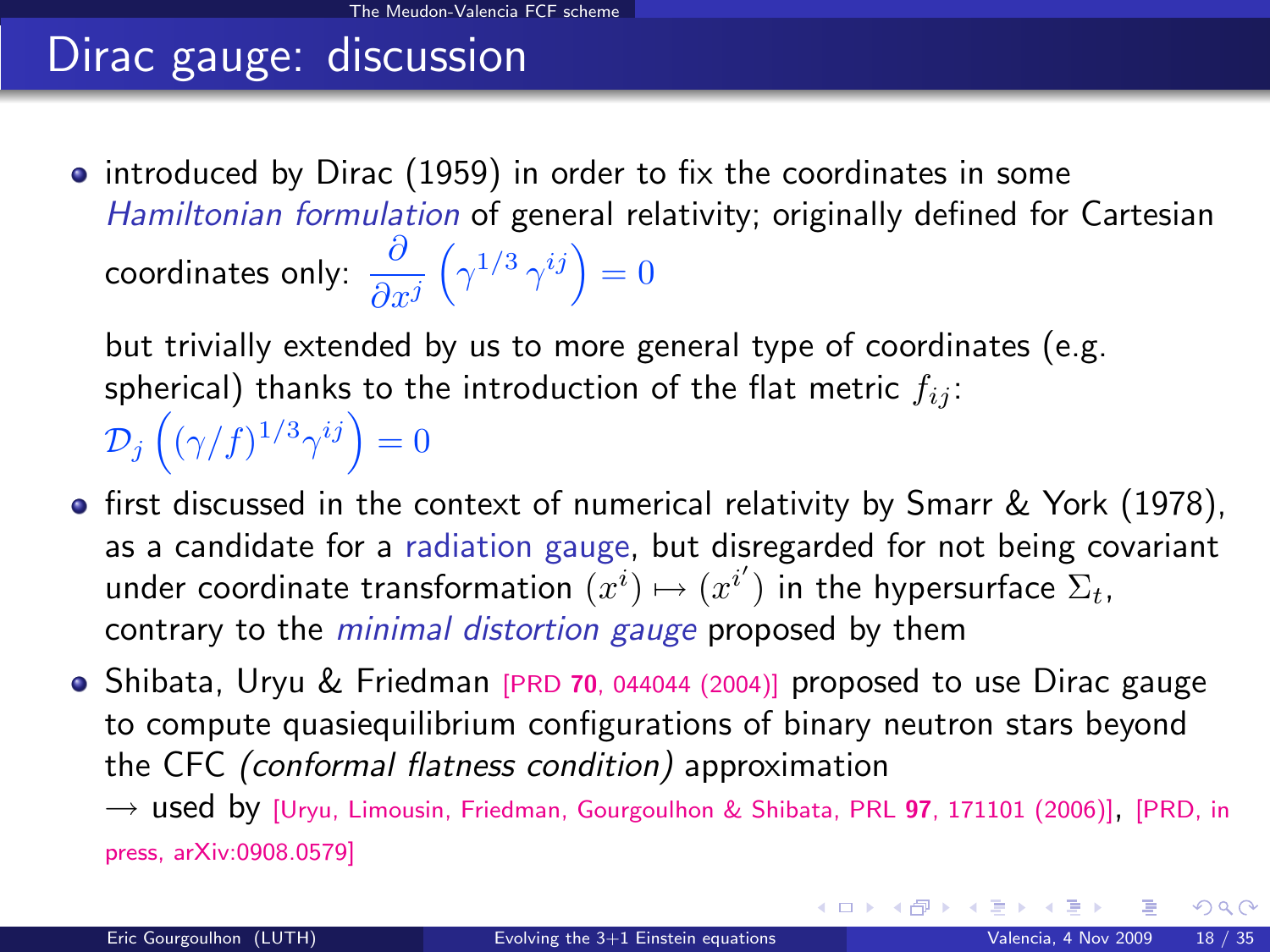# Dirac gauge: discussion (con't)

Dirac gauge

- leads asymptotically to transverse-traceless (TT) coordinates (same as minimal distortion gauge). Both gauges are analogous to Coulomb gauge in electrodynamics
- turns the Ricci tensor of conformal metric  $\tilde{\gamma}_{ij}$  into an elliptic operator for  $h^{ij}$  $\Longrightarrow$  the dynamical Einstein equations become a *wave equation* for  $h^{ij}$
- insures that the Ricci scalar  $\overline{R}$  (arising in the Hamiltonian constraint) does not contain any second order derivative of  $h^{ij}$  vector  $\beta^i$
- is fulfilled by conformally flat initial data :  $\tilde \gamma_{ij} = f_{ij} \Longrightarrow h^{ij} = 0$ : this allows for the direct use of many currently available initial data sets
- fully specifies (up to some boundary conditions) the coordinates in each hypersurface  $\Sigma_t$ , including the initial one  $\Rightarrow$  allows for the search for stationary solutions

 $\Omega$ 

メロメ メ御 メメ きょうぼき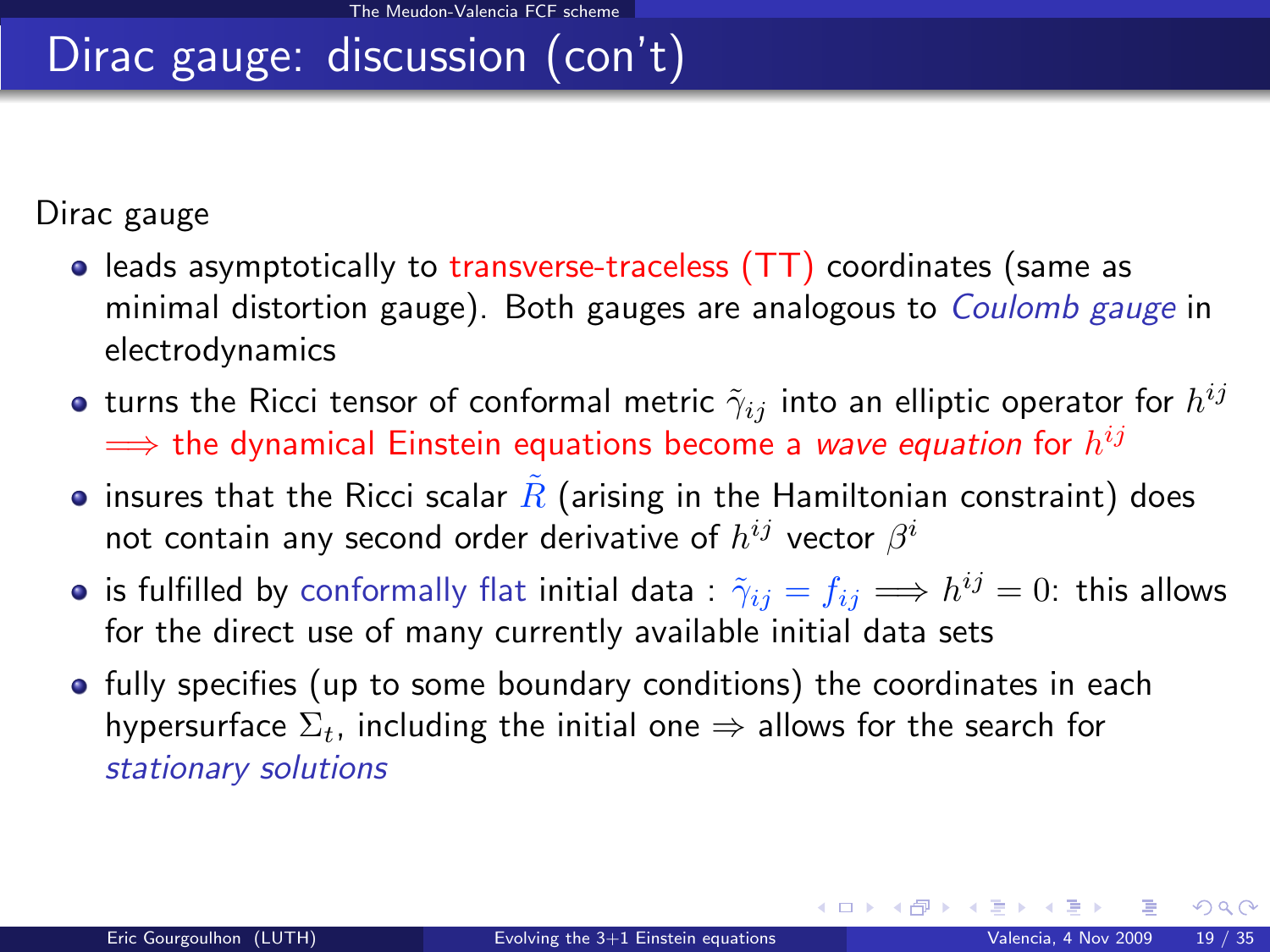# Maximal slicing  $+$  Dirac gauge

Our choice of coordinates to solve numerically the Cauchy problem:

- choice of  $\Sigma_t$  foliation: maximal slicing:  $K := \text{tr } K = 0$
- choice of  $(x^i)$  coordinates within  $\Sigma_t$ : Dirac gauge:  $\mathcal{D}_j h^{ij} = 0$

Note: the Cauchy problem has been shown to be locally strongly well posed for a similar coordinate system, namely constant mean curvature  $(K = t)$  and spatial harmonic coordinates  $\left( \mathcal{D}_j \left[ (\gamma/f)^{1/2} \, \gamma^{ij} \right] = 0 \right)$ [Andersson & Moncrief, Ann. Henri Poincaré 4, 1 (2003)]

**K ロ ▶ K 御 ▶ K 舌**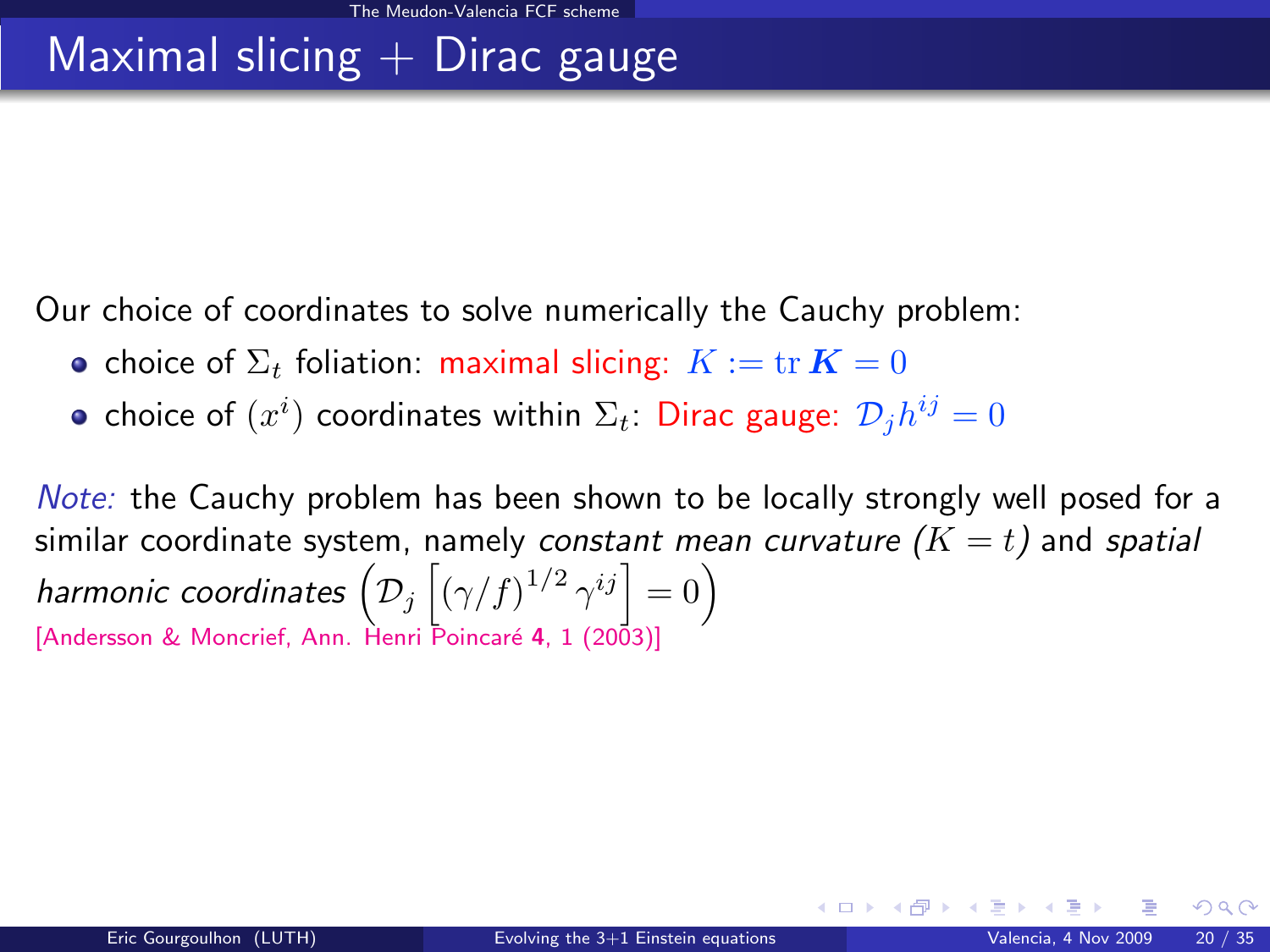## Decomposition of the extrinsic curvature

 $\left| K^{ij} = \Psi^{-10} \hat{A}^{ij} \right|$   $(K = 0)$  (Lichnerowicz rescaling)  $\hat{A}^{ij} = (L W)^{ij} + \hat{A}_{\mathrm{TT}}^{ij} \bigg| \quad \text{(York longitudinal/transverse decomposition)}$  $(LW)^{ij} := \mathcal{D}^i W^j + \mathcal{D}^j W^i - \frac{2}{3}$  $\frac{2}{3}\mathcal{D}_k W^k f^{ij}$  (conformal Killing operator)  $f_{ij}\hat{A}^{ij}_{\rm TT}=0$  and  $\mathcal{D}_{j}\hat{A}^{ij}_{\rm TT}=0$   $\quad$  (TT tensor)

NB: expression of  $\hat{A}^{ij}$  in terms of the shift vector  $\beta^i$ :  $\hat{A}^{ij} = \frac{\Psi^6}{2N}$  $2N$  $\left[ (\tilde{L}\beta)^{ij} + \frac{\partial \tilde{\gamma}^{ij}}{\partial t} \right]$   $(\tilde{L}\beta)^{ij} := \tilde{D}^i \beta^j + \tilde{D}^j \beta^i - \frac{2}{3}$  $\frac{2}{3}\tilde{D}_{k}\beta^{k}\tilde{\gamma}^{ij}$ 

 $\Omega$ 

K ロンス 御 > ス ヨ > ス ヨ > 一 ヨ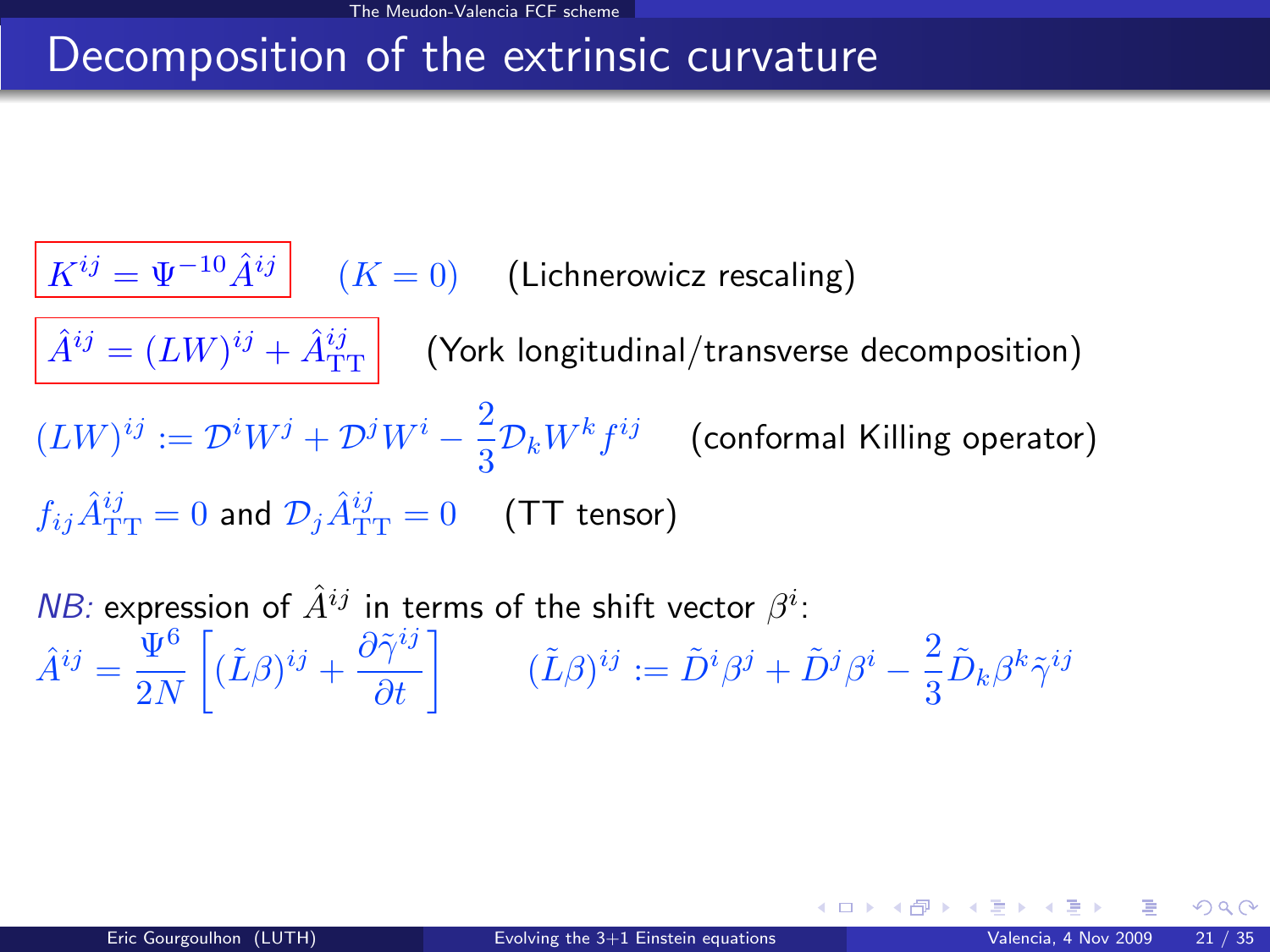# Rescaled matter quantities

From the energy-momentum tensor:

$$
\hat{E} := \Psi^6 E \qquad \qquad \hat{p}_i := \Psi^6 p_i \qquad \qquad \hat{S} := \Psi^6 S \qquad \qquad S := \gamma^{ij} S_{ij}
$$

**•** Baryon number:  $\hat{D} := \Psi^6 \Gamma n \, .$ 

 $n$ : proper number density of baryons

 $\Gamma=Nu^0$  : fluid Lorentz factor w.r.t Eulerian observer

Equation of state:  $|P = P(n, \epsilon)|$ 

Perfect fluid:  $E = \Gamma^2(\epsilon + P) - P$  $S=3P+(E+P)U_iU^i$ , with  $U^i=\frac{1}{N}$ N  $\int dx^i$  $\frac{dx^{i}}{dt}+\beta^{i}\Big)=(E+P)^{-1}\gamma^{ij}p_{j}$  $\Gamma = (1-U_iU^i)^{-1/2}$ 

 $\Omega$ 

イロト イ押 トイヨ トイヨ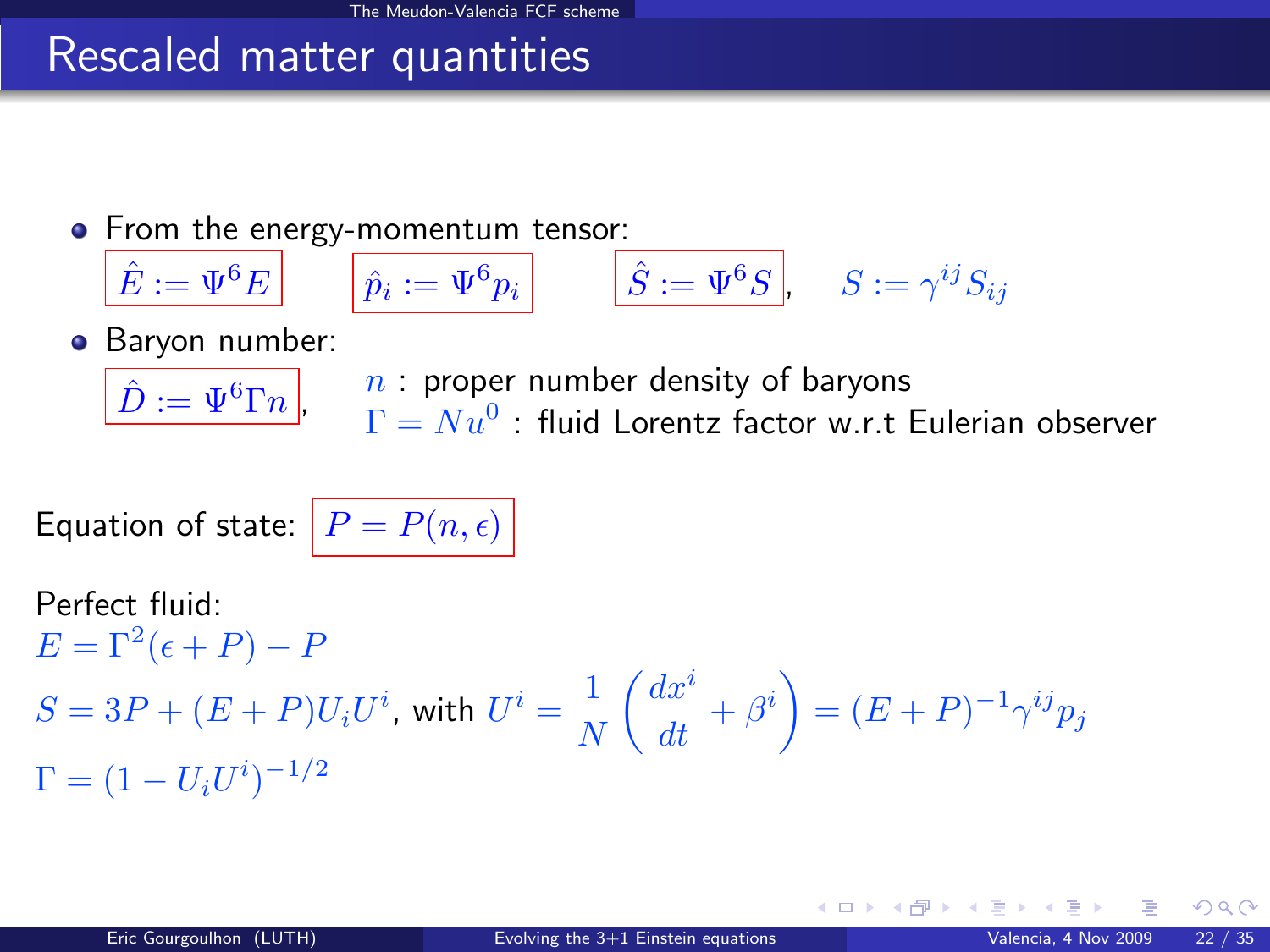# Part 1 of FCF scheme: evolution equations

[Cordero-Carrión, Cerdá-Durán, Dimmelmeier, Jaramillo, Novak & Gourgoulhon, PRD 79, 024017 (2009)]

• Fluid equations (conservation of baryon number and energy-momentum):

$$
\frac{\partial \boldsymbol{U}}{\partial t} + \frac{\partial \boldsymbol{F}^j}{\partial x^j} = \boldsymbol{\mathcal{S}} \qquad \boldsymbol{U} := (\hat{D}, \hat{E}, \hat{p}_i) \quad \Longrightarrow \hat{D}, \ \hat{E}, \ \hat{p}_i
$$

Dynamical Einstein equations :<br>  $\int$   $\frac{\partial h^{ij}}{ }$   $\frac{2N}{\hat{i}^{ij}}$ 

$$
\begin{cases}\n\frac{\partial h^{ij}}{\partial t} = \frac{2N}{\Psi^6} \hat{A}^{ij} + \cdots \\
\frac{\partial \hat{A}^{ij}}{\partial t} = \frac{N\Psi^2}{2} \Delta h^{ij} + \cdots\n\end{cases}
$$

Constraints:

 $\det(f^{ij}+h^{ij})=\det f^{ij}$  (unimodular) and  $\mathcal{D}_jh^{ij}=0$  (Dirac gauge)  $f_{ij}\hat{A}^{ij}=0$  and  ${\cal D}_j\hat{A}^{ij}=8\pi{\tilde{\gamma}}^{ij}\hat{p}_j-{\Delta^i}_{kl}\hat{A}^{kl}$  (momentum constraint)  $\Longrightarrow$   $(h^{ij}, \hat{A}^{ij})$  have only 2 degrees of freedom  $\implies$  solve only for the TT part of the above system  $\implies$  this involves two scalar potentials  $A$  and  $B$ , from which one can reconstruct  $h^{ij}\ (\Longrightarrow\tilde{\gamma}^{ij})$  and  $\hat{A}^{ij}_{\rm TT}$  [\[Novak, Cornou & Vasset, JCP, in press,](http://arxiv.org/abs/0905.2048) [arXiv:0905.2048\]](http://arxiv.org/abs/0905.2048)

<span id="page-26-0"></span> $\left\{ \begin{array}{ccc} 1 & 0 & 0 \\ 0 & 1 & 0 \end{array} \right.$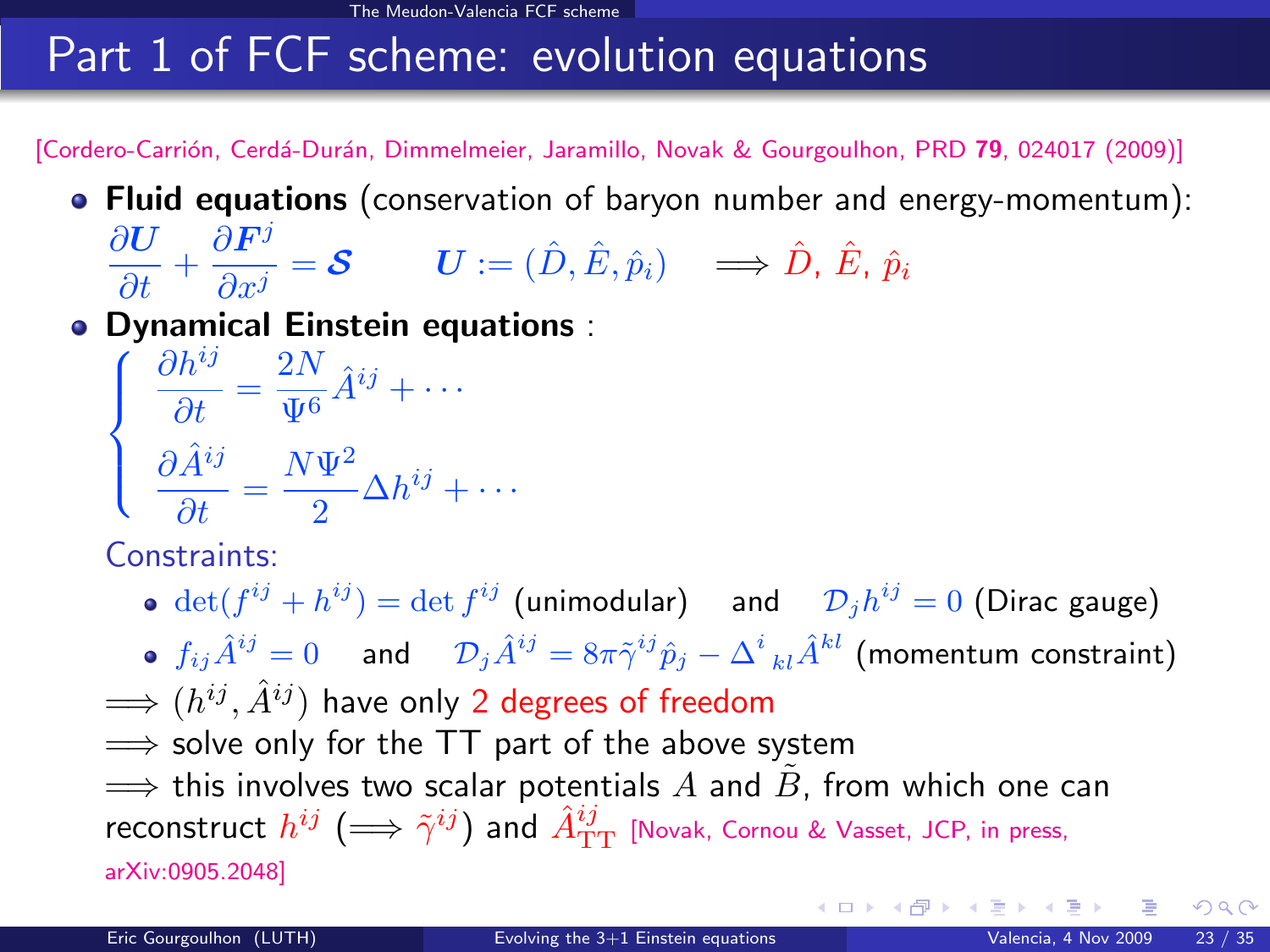# Part 2 of FCF scheme: elliptic equations

[Cordero-Carrión, Cerdá-Durán, Dimmelmeier, Jaramillo, Novak & Gourgoulhon, PRD 79, 024017 (2009)]

- **1** Momentum constraint<sup>2</sup>:  $\Delta W^i+\frac{1}{2}$  $\frac{1}{3}\mathcal{D}^i\mathcal{D}_jW^j+\Delta^i\phantom{i}_{kl}(LW)^{kl}=8\pi\tilde{\gamma}^{ij}\hat{p}_j-\Delta^i\phantom{i}_{kl}\hat{A}^{kl}_{\rm TT}$  $\implies W^i \implies \hat{A}^{ij} = (LW)^{ij} + \hat{A}^{ij}_{TT}$
- **2** Hamiltonian constraint :  $\tilde{\gamma}^{kl} \mathcal{D}_k \mathcal{D}_l \Psi = -2\pi \frac{\hat{E}}{\Psi}$  $\frac{\hat{E}}{\Psi} - \frac{\tilde{\gamma}_{il}\tilde{\gamma}_{jm}\hat{A}^{lm}\hat{A}^{ij}}{8\Psi^7}$  $\frac{m \hat{A}^{lm} \hat{A}^{ij}}{8 \Psi^7} + \frac{\Psi \tilde{R}}{8}$  $\frac{P_{iR}}{8} \Rightarrow \Psi \Longrightarrow P \Longrightarrow \hat{S}$  $\bullet$  Maximal slicing condition (+ Ham. constraint) :  $\tilde{\gamma}^{kl} \mathcal{D}_k \mathcal{D}_l (N \Psi) = N \Psi$  $\Gamma$  $\Big(2\pi\Psi^{-2}(\hat E+2\hat S)+ \Bigg(\frac{7\tilde\gamma_{il}\tilde\gamma_{jm}\hat A^{lm}\hat A^{ij}}{\text{eV}^3}\Bigg)$  $\frac{i m \hat{A}^{lm} \hat{A}^{ij}}{8 \Psi^8} + \frac{\tilde{R}}{8}$ 8  $\setminus$  1  $\implies N\Psi \implies N$
- $\bullet$  Preservation of Dirac gauge in time  $(+)$  momentum constraint) :  $\tilde{\gamma}^{kl} \mathcal{D}_k \mathcal{D}_l \beta^i + \frac{1}{2}$  $\frac{1}{3}\tilde{\gamma}^{ik}\mathcal{D}_k\mathcal{D}_l\beta^l=\frac{N}{\Psi^0}$  $\Psi^6$  $\left(16\pi\tilde{\gamma}^{ij}\hat{p}_j-2\Delta_{kl}^i\hat{A}^{kl}\right)+2\hat{A}^{ij}\mathcal{D}_j\left(\frac{N}{\Psi}\right)$  $\Psi^6$ λ  $\Longrightarrow \beta^i$

 ${}^{2}\Delta^{i}{}_{kl}:=\tilde{\Gamma}^{i}{}_{kl}-\bar{\Gamma}^{i}{}_{kl}=\tilde{\gamma}^{im}\left(\mathcal{D}_{k}\tilde{\gamma}_{ml}+\mathcal{D}_{l}\tilde{\gamma}_{km}-\mathcal{D}_{m}\tilde{\gamma}_{kl}\right)/2$  ${}^{2}\Delta^{i}{}_{kl}:=\tilde{\Gamma}^{i}{}_{kl}-\bar{\Gamma}^{i}{}_{kl}=\tilde{\gamma}^{im}\left(\mathcal{D}_{k}\tilde{\gamma}_{ml}+\mathcal{D}_{l}\tilde{\gamma}_{km}-\mathcal{D}_{m}\tilde{\gamma}_{kl}\right)/2$  ${}^{2}\Delta^{i}{}_{kl}:=\tilde{\Gamma}^{i}{}_{kl}-\bar{\Gamma}^{i}{}_{kl}=\tilde{\gamma}^{im}\left(\mathcal{D}_{k}\tilde{\gamma}_{ml}+\mathcal{D}_{l}\tilde{\gamma}_{km}-\mathcal{D}_{m}\tilde{\gamma}_{kl}\right)/2$ Eric Gourgoulhon (LUTH) [Evolving the 3+1 Einstein equations](#page-0-0) Valencia, 4 Nov 2009 24 / 35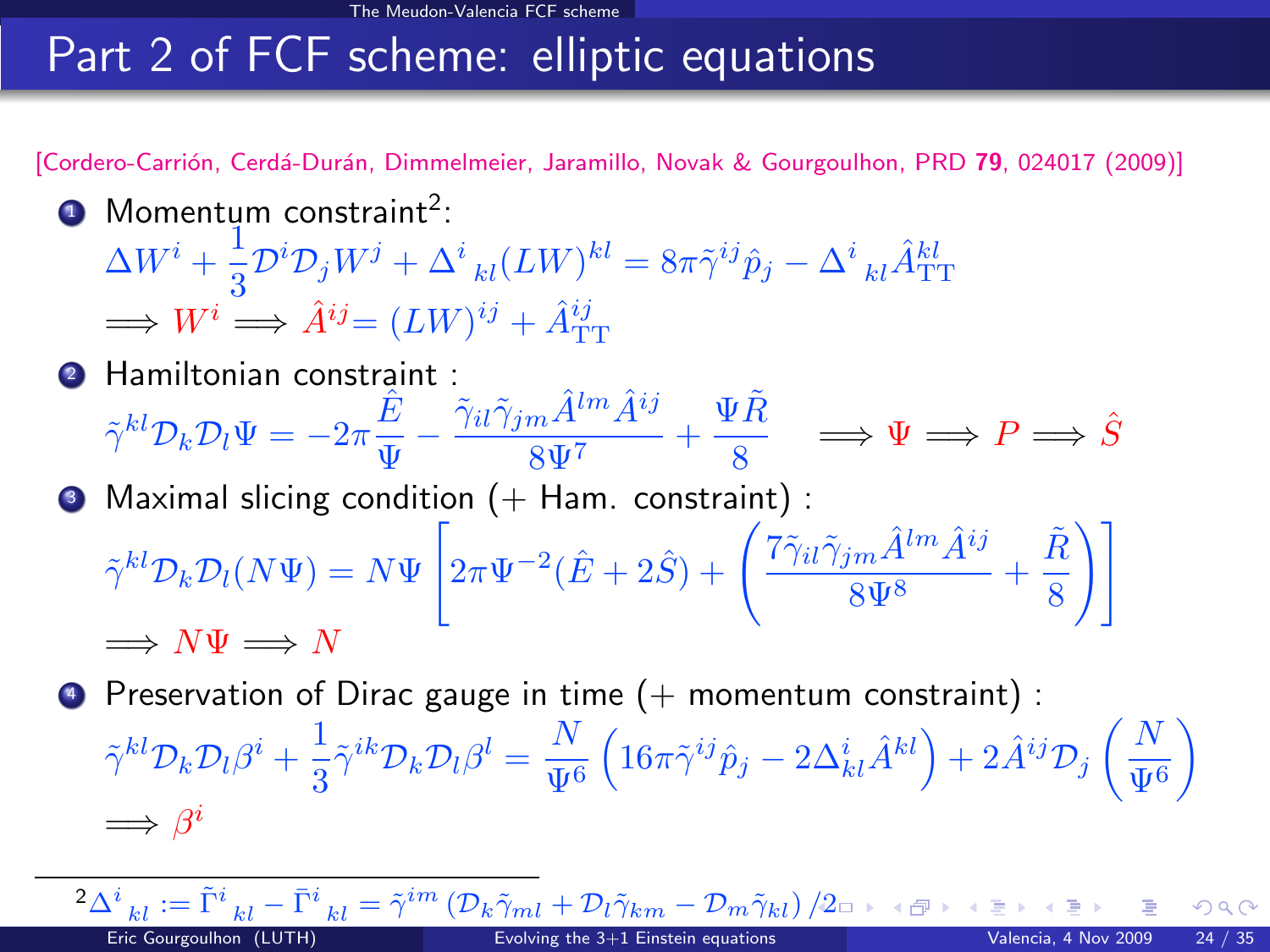The Meudon-Valencia FCF scheme

# Mathematical analysis of the evolution part of the FCF system

If  $\frac{\partial}{\partial t}$  is timelike and  $h^{ij}$  obeys to the Dirac gauge, then the evolution equations  $\sqrt{ }$  $\int$  $\mathcal{L}$  $\partial h^{ij}$  $\frac{\partial h^{ij}}{\partial t} = \frac{2N}{\Psi^6}$  $\frac{2N}{\Psi^6} \hat{A}^{ij} + \cdots$  $\partial \hat{A}^{ij}$  $\frac{dt}{dt}$  =  $N \Psi^2$  $\frac{1}{2} \Delta h^{ij} + \cdots$ 

form a strongly hyperbolic system

[Cordero-Carrión, Ibáñez, Gourgoulhon, Jaramillo & Novak, PRD 77, 084007 (2008)]

**K ロ ト K 何 ト K 目**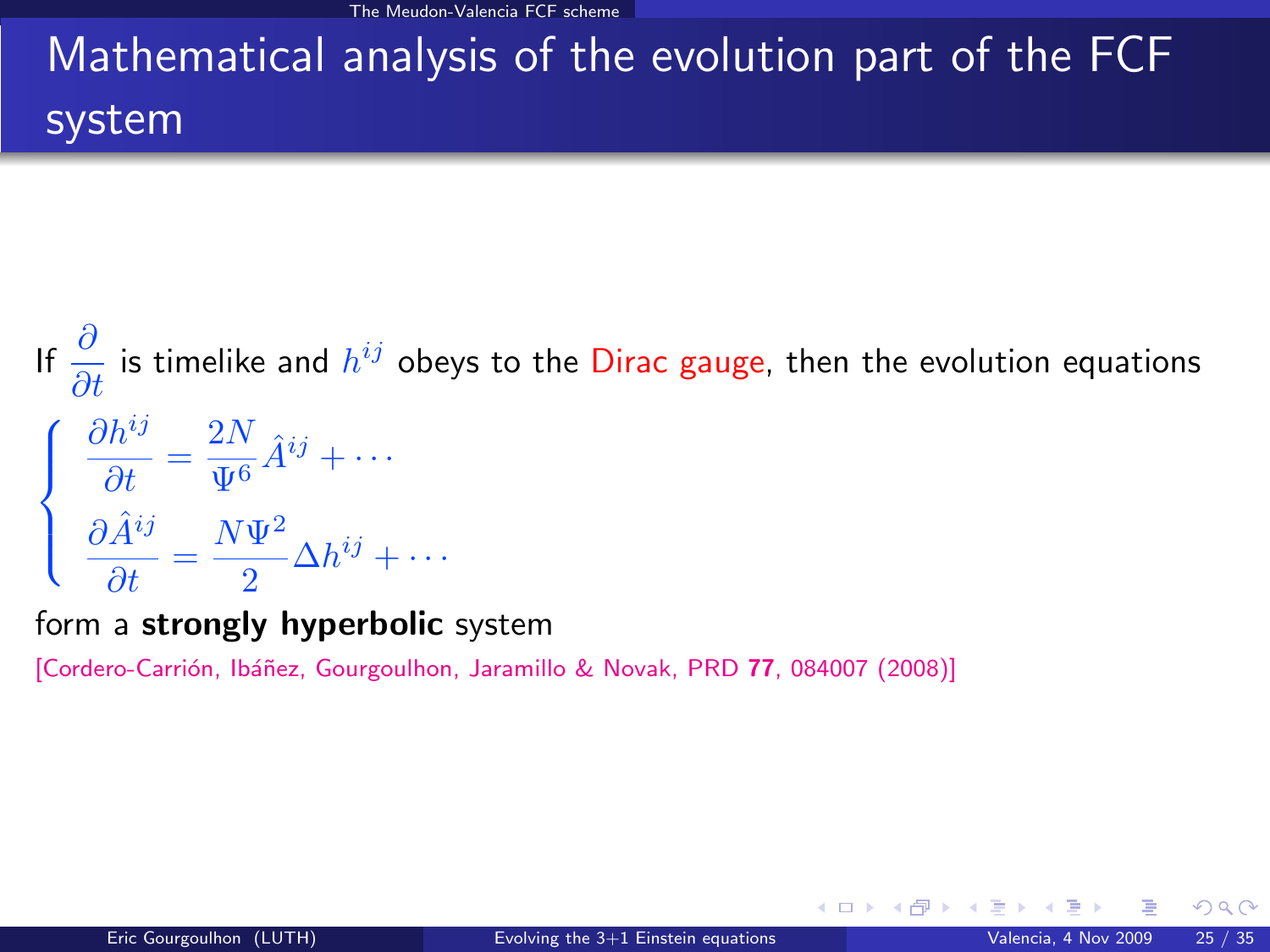# **Outline**

 $1$  [The 3+1 Einstein equations](#page-2-0)

[The Meudon-Valencia FCF scheme](#page-15-0)

<sup>3</sup> [Extended CFC approximation](#page-29-0)

### **[Conclusions](#page-44-0)**

<span id="page-29-0"></span> $298$ 

**K ロ ▶ K 伊 ▶ K** 

э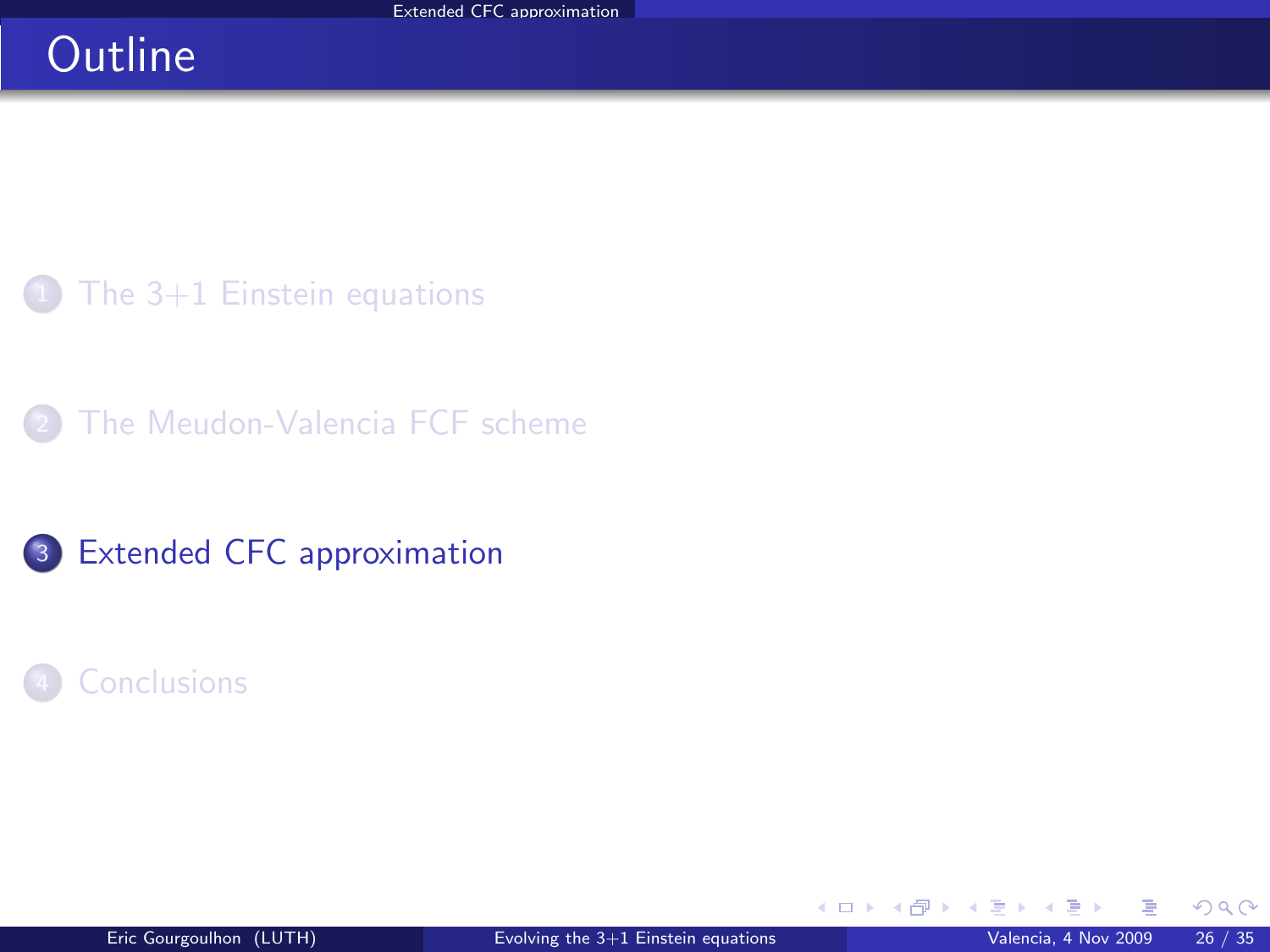# Conformally flat limit of the FCF scheme

Hypotheses:  $\tilde{\gamma}_{ij} = f_{ij}$  ( $\iff$   $h^{ij} = 0$ ) and  $\hat{A}_{\mathrm{TT}}^{ij} = 0$ 

メロト メ都 トメ ミトメ

<span id="page-30-0"></span> $299$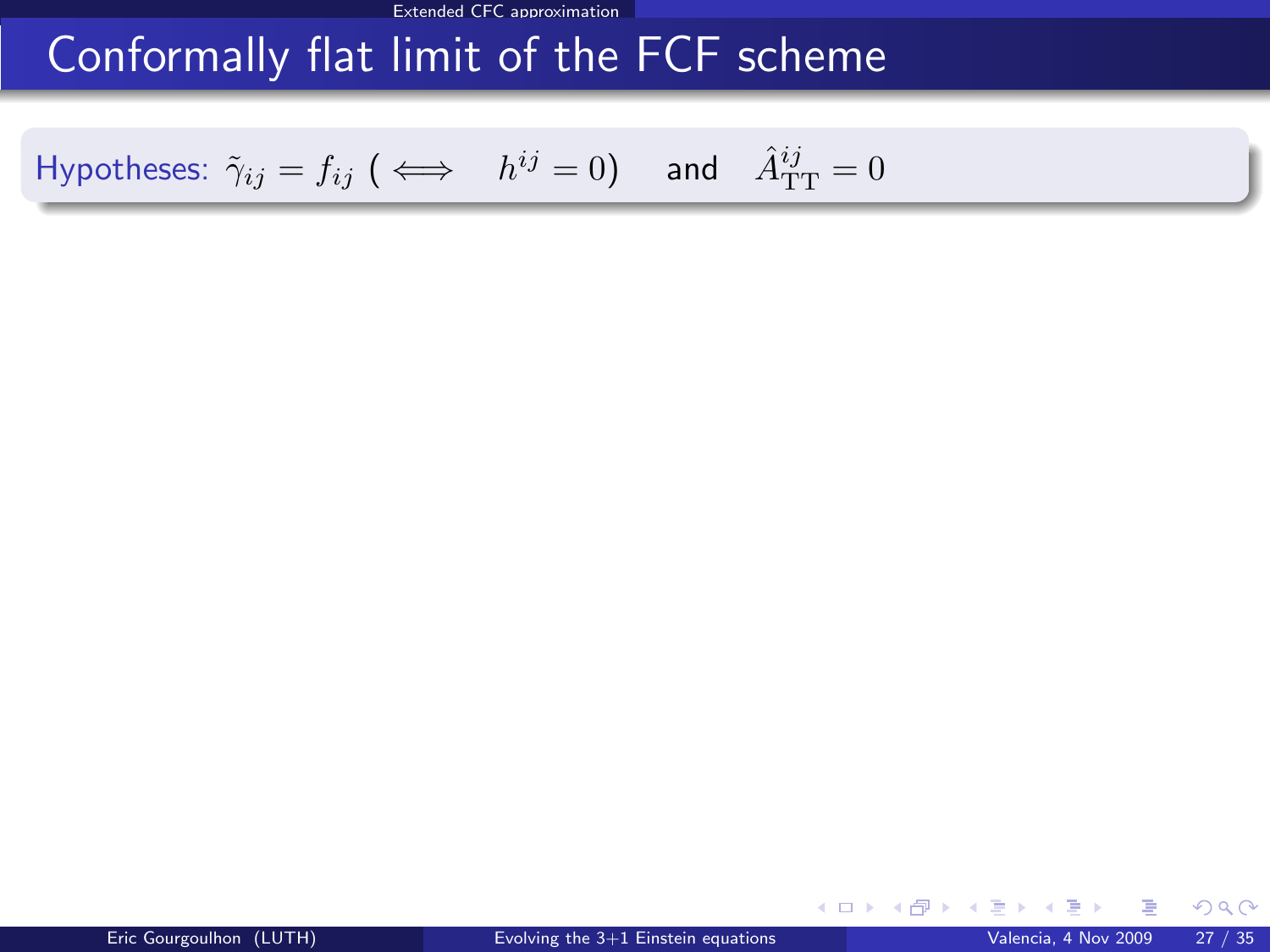#### Extended CFC approximation

# Conformally flat limit of the FCF scheme

Hypotheses: 
$$
\tilde{\gamma}_{ij} = f_{ij}
$$
 ( $\iff$   $h^{ij} = 0$ ) and  $\hat{A}_{TT}^{ij} = 0$ 

 $\implies$  evolution equations only for matter quantities  $\implies \hat{D},\,\hat{E},\,\hat{p}_i$ The elliptic FCF equations reduce to

(XCFC0)  $\Delta W^i + \frac{1}{2}$  $\frac{1}{3}\mathcal{D}^i\mathcal{D}_jW^j = 8\pi f^{ij}\hat{p}_j \longrightarrow W^i \Longrightarrow \hat{A}^{ij} = (LW)^{ij}$ (XCFC1)  $\Delta \Psi = -2\pi \frac{\hat{E}}{\Phi}$  $\frac{\hat{E}}{\Psi} - \frac{f_{il}f_{jm}\hat{A}^{lm}\hat{A}^{ij}}{8\Psi^7}$  $\frac{m}{8\Psi^7}$   $\implies \Psi \implies P \implies \hat{S}$  $(XCFC2) \Delta(N\Psi) = \left[2\pi \Psi^{-2}(\hat{E} + 2\hat{S}) + \frac{7f_{il}f_{jm}\hat{A}^{lm}\hat{A}^{ij}}{8\Psi^{8}}\right]$ 1  $(N\Psi) \implies N\Psi$ (XCFC3)  $\Delta \beta^i + \frac{1}{2}$  $\frac{1}{3}\mathcal{D}^i\mathcal{D}_l\beta^l=\frac{N}{\Psi^0}$  $\frac{N}{\Psi^6}\left(16\pi f^{ij}\hat{p}_j\right)+2\hat{A}^{ij}{\cal D}_j\left(\frac{N}{\Psi^6}\right)$  $\Psi^6$  $\Big) \Rightarrow \beta^i$ 

<span id="page-31-0"></span> $\Omega$ 

**K ロ ト K 何 ト K 日**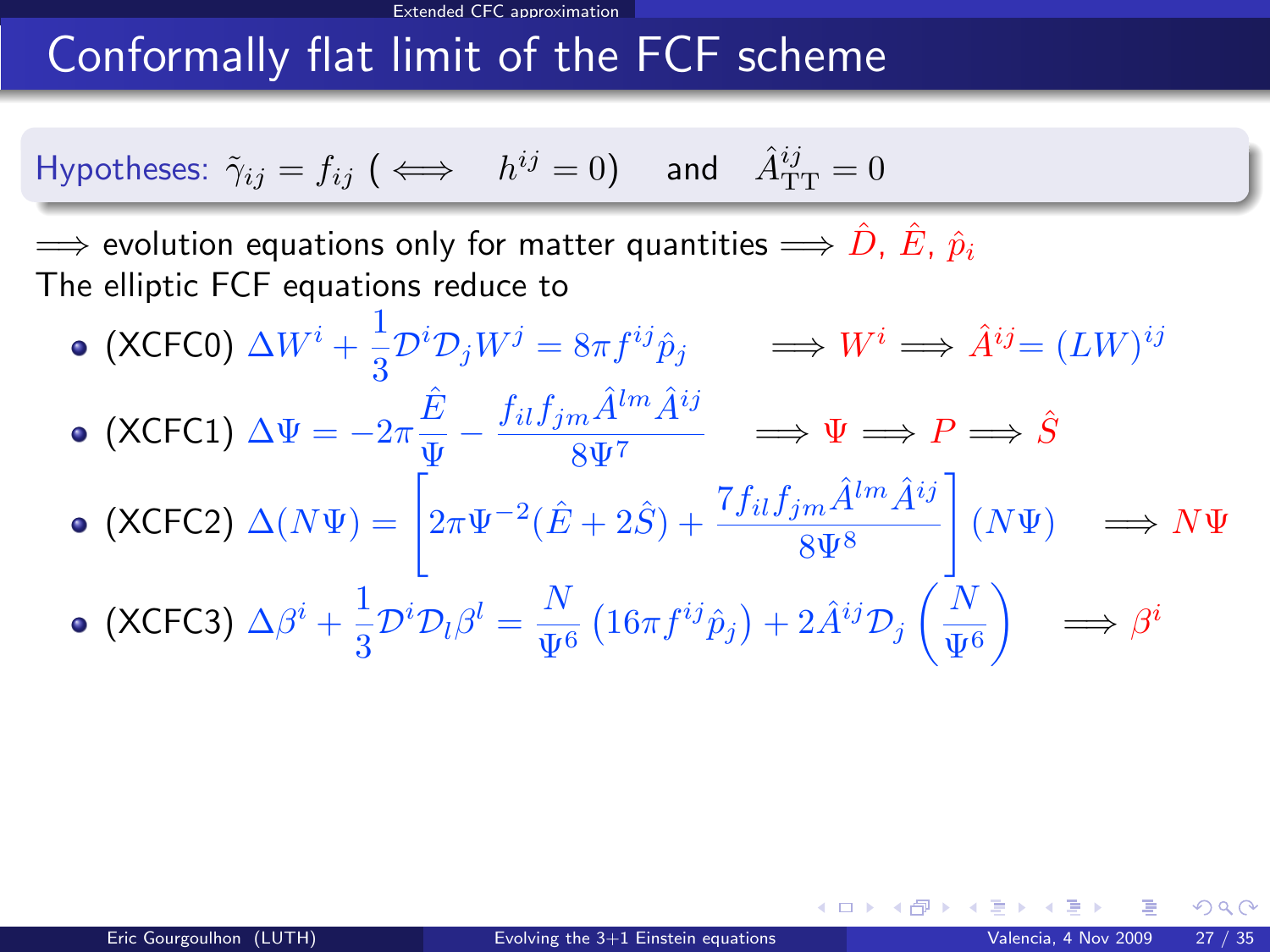# Conformally flat limit of the FCF scheme

Hypotheses: 
$$
\tilde{\gamma}_{ij} = f_{ij}
$$
 ( $\iff$   $h^{ij} = 0$ ) and  $\hat{A}_{TT}^{ij} = 0$ 

 $\implies$  evolution equations only for matter quantities  $\implies \hat{D}, \hat{E}, \hat{p}_i$ The elliptic FCF equations reduce to

(XCFC0)  $\Delta W^i + \frac{1}{2}$  $\frac{1}{3}\mathcal{D}^i\mathcal{D}_jW^j = 8\pi f^{ij}\hat{p}_j \longrightarrow W^i \Longrightarrow \hat{A}^{ij} = (LW)^{ij}$ (XCFC1)  $\Delta \Psi = -2\pi \frac{\hat{E}}{\Phi}$  $\frac{\hat{E}}{\Psi} - \frac{f_{il}f_{jm}\hat{A}^{lm}\hat{A}^{ij}}{8\Psi^7}$  $\frac{m}{8\Psi^7}$   $\implies \Psi \implies P \implies \hat{S}$  $(XCFC2) \Delta(N\Psi) = \left[2\pi \Psi^{-2}(\hat{E} + 2\hat{S}) + \frac{7f_{il}f_{jm}\hat{A}^{lm}\hat{A}^{ij}}{8\Psi^{8}}\right]$ 1  $(N\Psi) \implies N\Psi$ (XCFC3)  $\Delta \beta^i + \frac{1}{2}$  $\frac{1}{3}\mathcal{D}^i\mathcal{D}_l\beta^l=\frac{N}{\Psi^0}$  $\frac{N}{\Psi^6}\left(16\pi f^{ij}\hat{p}_j\right)+2\hat{A}^{ij}{\cal D}_j\left(\frac{N}{\Psi^6}\right)$  $\Psi^6$  $\Big) \Rightarrow \beta^i$ 

#### Similar to

- Saijo's system introduced to compute gravitational collapse of differentially rotating supermassive stars [Saijo, ApJ <sup>615</sup>[, 866 \(2004\)\]](#page-0-1)
- Shibata & Uryu's system for BH-NS binary initi[al d](#page-31-0)[at](#page-33-0)[a](#page-29-0)  $[PROV 74, 121503(R) (2006)]$  $[PROV 74, 121503(R) (2006)]$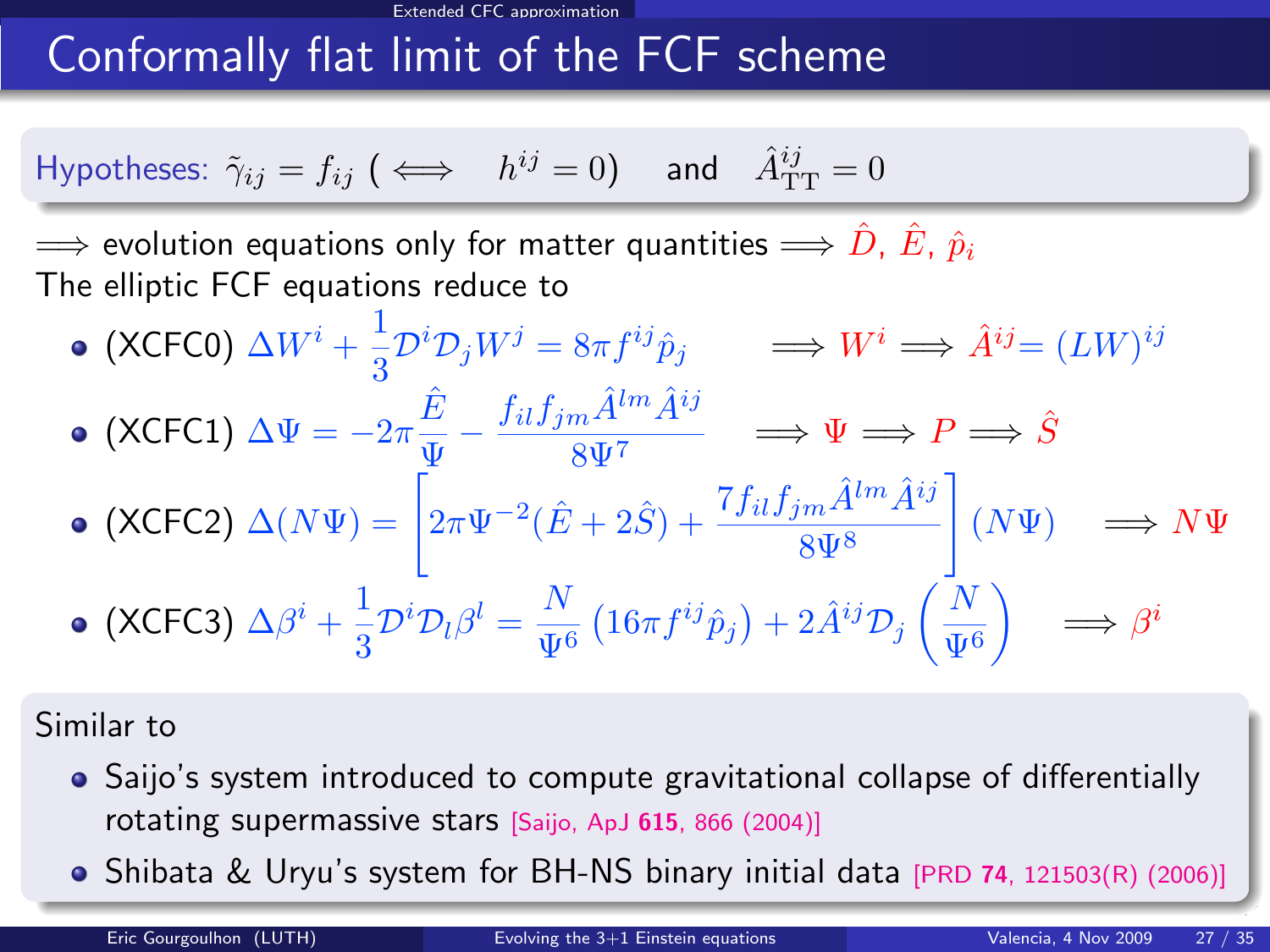### Comparison with the standard CFC scheme

• 
$$
\Delta \Psi = -2\pi \Psi^5 E - \frac{\Psi^5}{32N^2} f_{il} f_{jm} (L\beta)^{lm} (L\beta)^{ij}
$$
 (CFC1)  
\n•  $\Delta (N\Psi) = 2\pi \Psi^4 (E + 2S)(N\Psi) + \frac{7\Psi^6}{32} f_{il} f_{jm} (L\beta)^{lm} (L\beta)^{ij} (N\Psi)^{-1}$  (CFC2)  
\n•  $\Delta \beta^i + \frac{1}{3} \mathcal{D}^i \mathcal{D}_l \beta^l = 16\pi N f^{ij} p_j + \frac{\Psi^6}{N} (L\beta)^{ij} \mathcal{D}_j \left(\frac{N}{\Psi^6}\right)$  (CFC3)

[\[Isenberg \(1978\)\]](#page-0-1), [\[Wilson & Mathews \(1989\)\]](#page-0-1)

<span id="page-33-0"></span> $298$ 

(□ ) ( ) →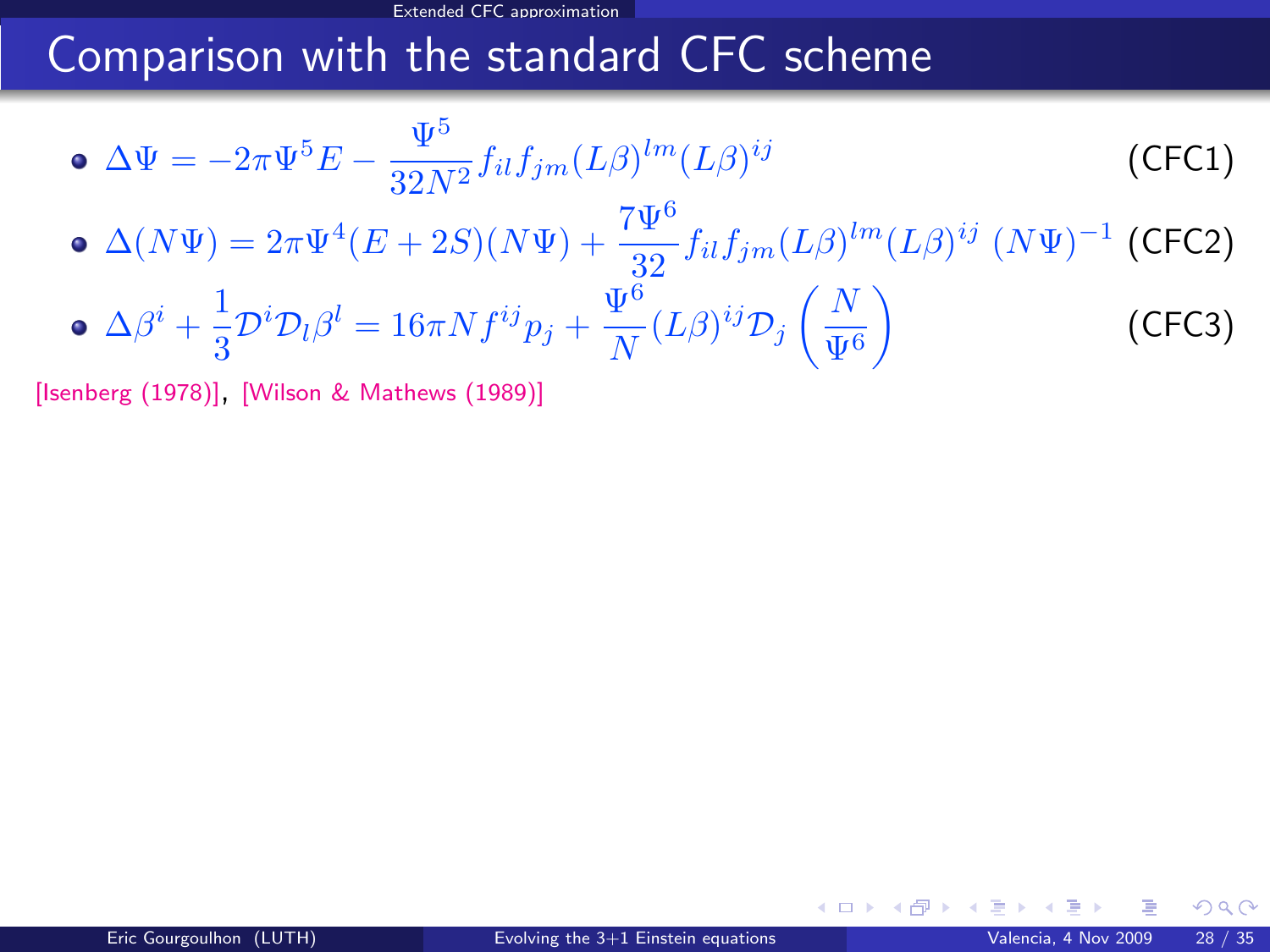## Comparison with the standard CFC scheme

• 
$$
\Delta \Psi = -2\pi \Psi^5 E - \frac{\Psi^5}{32N^2} f_{il} f_{jm} (L\beta)^{lm} (L\beta)^{ij}
$$
 (CFC1)  
\n•  $\Delta (N\Psi) = 2\pi \Psi^4 (E + 2S)(N\Psi) + \frac{7\Psi^6}{32} f_{il} f_{jm} (L\beta)^{lm} (L\beta)^{ij} (N\Psi)^{-1}$  (CFC2)  
\n•  $\Delta \beta^i + \frac{1}{3} \mathcal{D}^i \mathcal{D}_l \beta^l = 16\pi N f^{ij} p_j + \frac{\Psi^6}{N} (L\beta)^{ij} \mathcal{D}_j \left(\frac{N}{\Psi^6}\right)$  (CFC3)

[\[Isenberg \(1978\)\]](#page-0-1), [\[Wilson & Mathews \(1989\)\]](#page-0-1)

 $NB:$  CFC  $=$  same system as the Extended Conformal Thin Sandwich (XCTS) for quasiequilibrium initial data [\[Pfeiffer & York, PRD](#page-0-1) <sup>67</sup>, 044022 (2003)]

 $\Omega$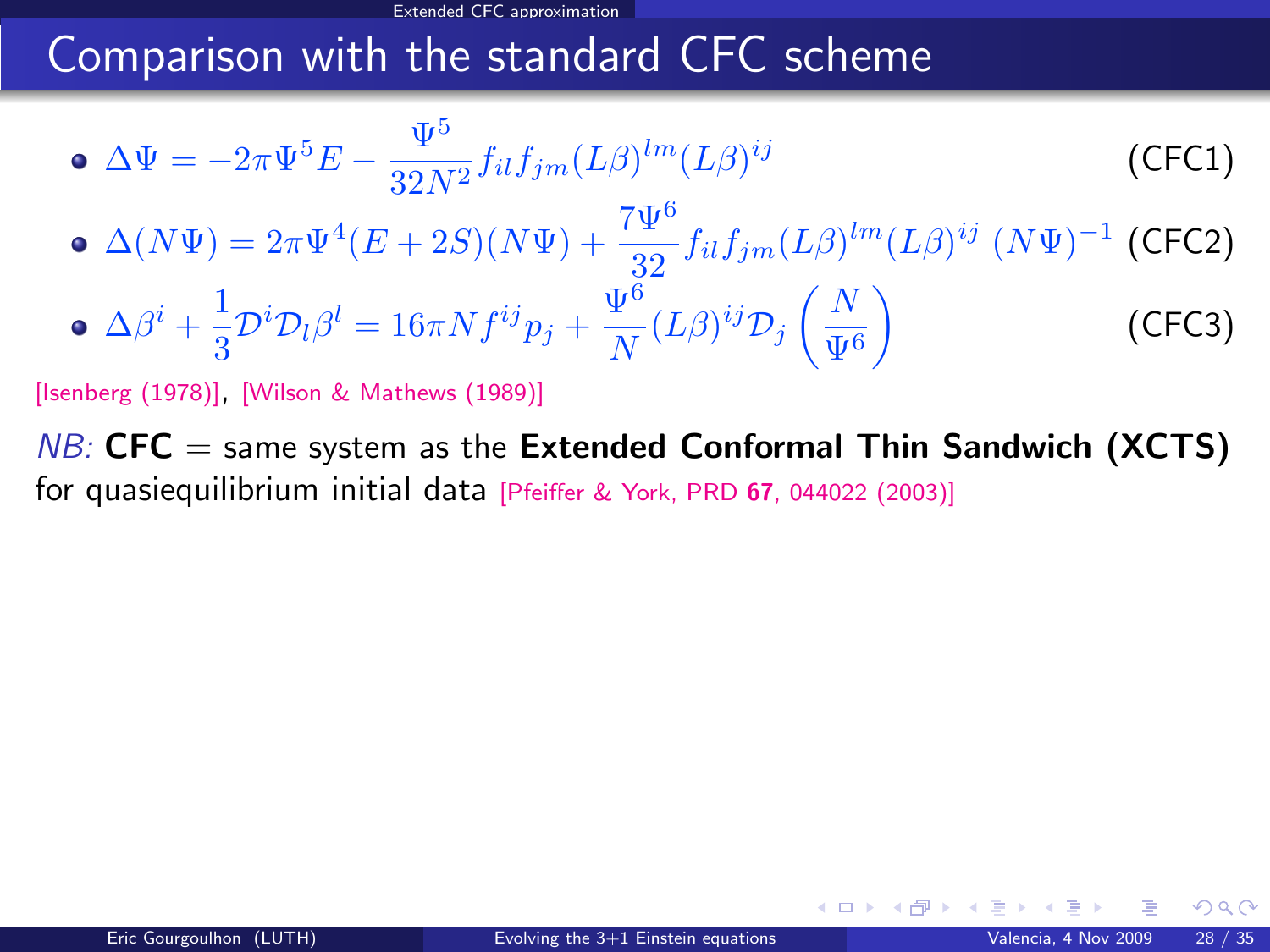# Comparison with the standard CFC scheme

$$
\bullet \ \Delta \Psi = -2\pi \Psi^5 E - \frac{\Psi^5}{32N^2} f_{il} f_{jm} (L\beta)^{lm} (L\beta)^{ij} \tag{CFC1}
$$

 $\Delta(N\Psi) = 2\pi \Psi^4 (E+2S)(N\Psi) + \frac{7\Psi^6}{32} f_{il} f_{jm} (L\beta)^{lm} (L\beta)^{ij} (N\Psi)^{-1}$  (CFC2)

• 
$$
\Delta \beta^i + \frac{1}{3} \mathcal{D}^i \mathcal{D}_l \beta^l = 16 \pi N f^{ij} p_j + \frac{\Psi^6}{N} (L \beta)^{ij} \mathcal{D}_j \left( \frac{N}{\Psi^6} \right)
$$
 (CFC3)

[\[Isenberg \(1978\)\]](#page-0-1), [\[Wilson & Mathews \(1989\)\]](#page-0-1)

 $NB:$  CFC  $=$  same system as the Extended Conformal Thin Sandwich (XCTS) for quasiequilibrium initial data [\[Pfeiffer & York, PRD](#page-0-1) <sup>67</sup>, 044022 (2003)]

#### Differences between CFC/XCTS and XCFC

- CFC/XCTS = 5-components system  $\leftrightarrow$  XCFC = 8-components system
- $\bullet$  CFC/XCTS = coupled system  $\leftrightarrow$  XCFC = hierarchically decoupled
- <code>CFC/XCTS</code> :  $\hat A_{\rm TT}^{ij}\neq 0 \leftrightarrow$  XCFC:  $\hat A_{\rm TT}^{ij}$  set to zero as an additional approximation (consistent with  $\tilde{\gamma}_{ij} = f_{ij}$ )
- $\bullet$  XCFC involves the rescaled matter variables  $(\hat{E}, \hat{S}, \hat{p}_i)$
- power  $-1$  of  $(N\Psi)$  in rhs (CFC2)  $\leftrightarrow$  power  $+1$  in (XCFC2)  $\leftarrow$  a key feature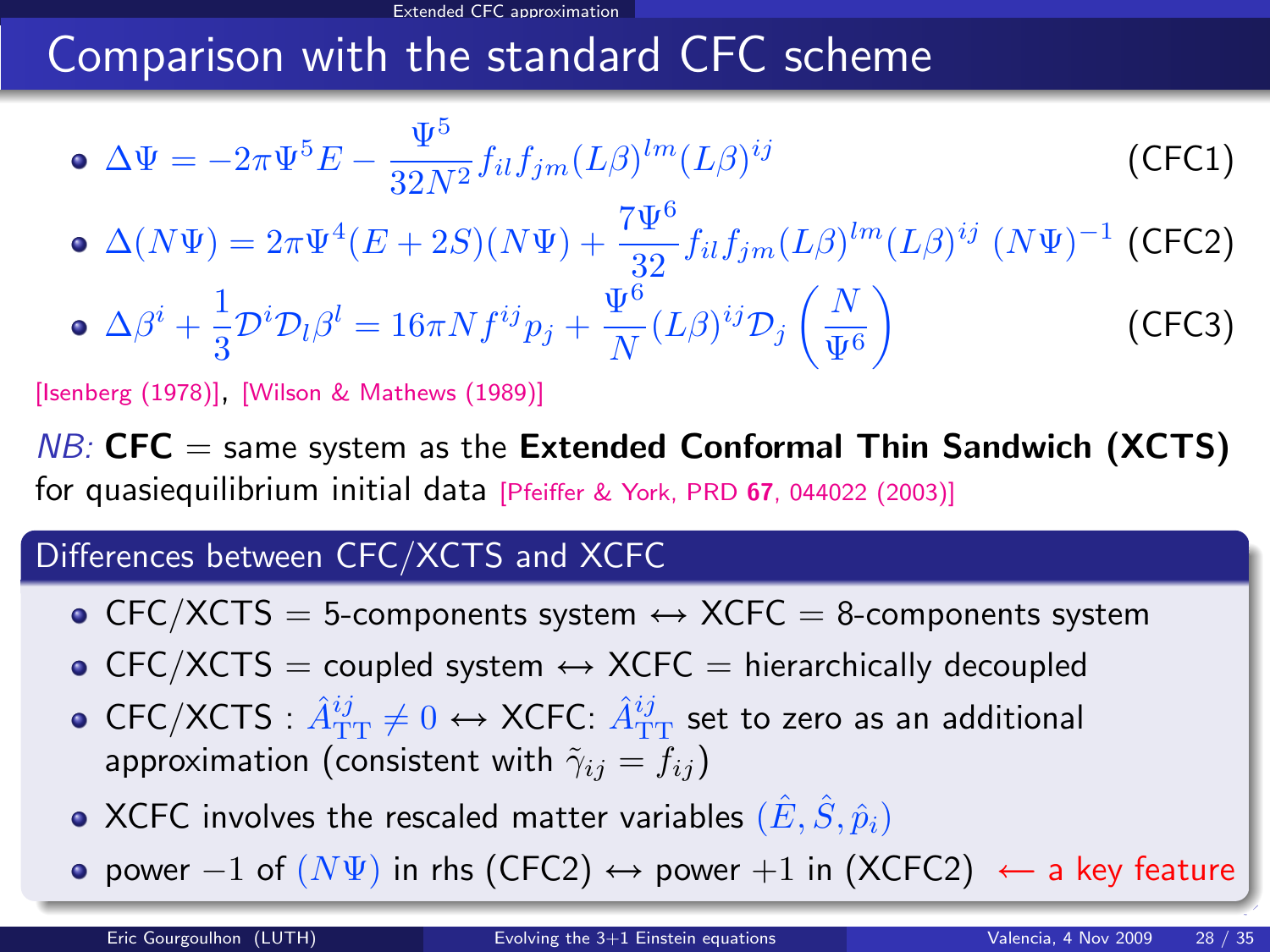#### Extended CFC approximation

### Non-uniqueness issue in XCTS-like schemes

#### Local uniqueness theorem

Consider the elliptic equation

$$
\Delta u + h u^p = g \qquad (*)
$$

where  $p \in \mathbb{R}$  and h and g are a smooth functions independent of u. If  $ph \leq 0$ , any solution of  $(*)$  is locally unique.

 $\Omega$ 

**K ロ ▶ K 何 ▶ K**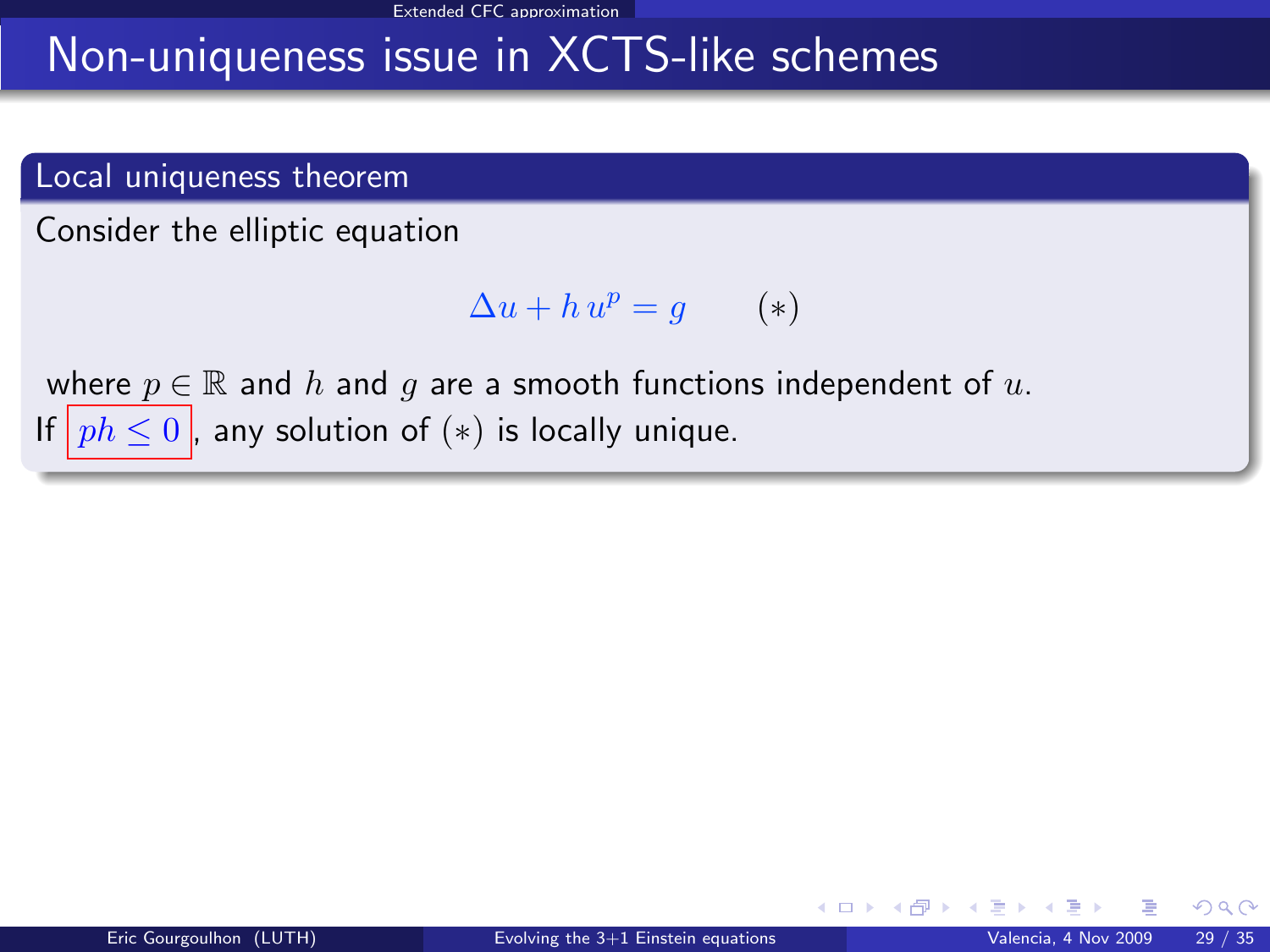# Non-uniqueness issue in XCTS-like schemes

#### Local uniqueness theorem

Consider the elliptic equation

$$
\Delta u + h u^p = g \qquad (*)
$$

where  $p \in \mathbb{R}$  and h and q are a smooth functions independent of u. If  $ph \leq 0$ , any solution of  $(*)$  is locally unique.

Application: Eqs. (CFC2) and (XCFC2) for  $u = N\Psi$  (all other fields fixed)

(CFC2) :  $h = -\frac{7\Psi^6}{30}$  $\frac{4}{32} f_{il} f_{jm} (L\beta)^{lm} (L\beta)^{ij} \leq 0$  and  $p = -1 \Longrightarrow hp \geq 0$ : the theorem is not applicable: the solution may be not unique  $\implies$  well known property of XCTS [\[Pfeiffer & York, PRL](#page-0-1) 95, 091101 (2005)], [Baumgarte, Ó Murchadha & Pfeiffer, PRD 75, 044009 (2007)], [Walsh, CQG 24[, 1911 \(2007\)\]](#page-0-1)

• (XCFC2): 
$$
h = -\frac{7f_{il}f_{jm}\hat{A}^{lm}\hat{A}^{ij}}{8\Psi^8} \le 0 \text{ and } p = 1 \Longrightarrow hp \le 0:
$$
the solution is unique !

メロメ メ御 メメ きょうぼき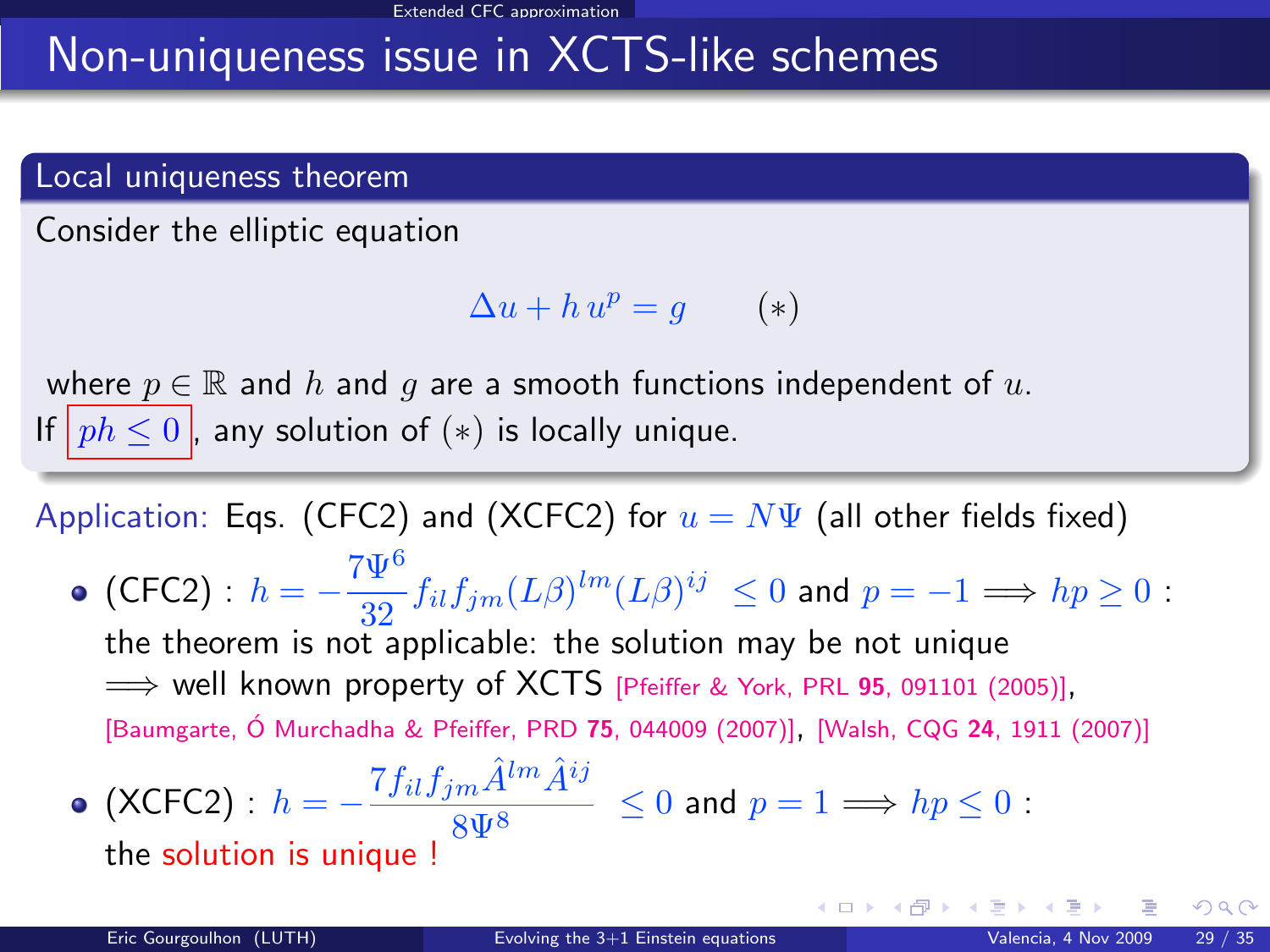#### Extended CFC approximation

### Illustration of the non-uniqueness issue



Collapse of a large amplitude Teukolsky wave computed using the original version of the FCF scheme (which did not introduce the vector  $W^i)$ [Bonazzola, Gourgoulhon, Grandclément & Novak, PRD 70[, 104007 \(2004\)\]](http://link.aps.org/abstract/PRD/v70/e104007)

Numerical code based on spectral methods  $(C++$  library LORENE)

そロト

At  $t \approx 0.4$ , the code jumped to a second solution: the black hole formation could not be computed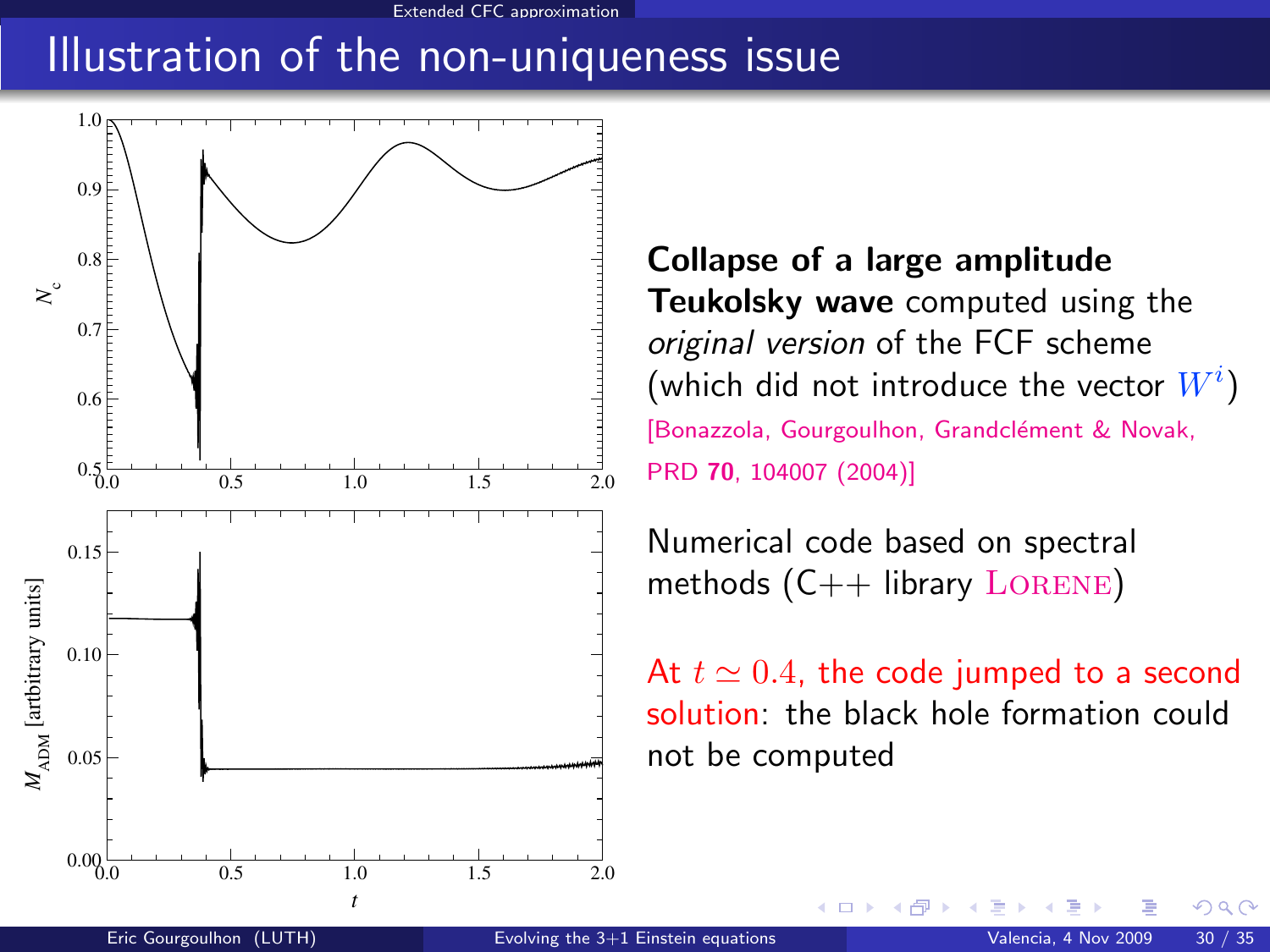### Unstable neutron star migration in XCFC



Numerical computation with the XCFC version of CoCoNuT code

[Cordero-Carrión, Cerdá-Durán, Dimmelmeier, Jaramillo, Novak & Gourgoulhon, PRD 79, 024017 (2009)]

Due to the non-uniqueness issue, such a calculation was not possible in CFC

モロト

◆ 伊 ▶

 $\Omega$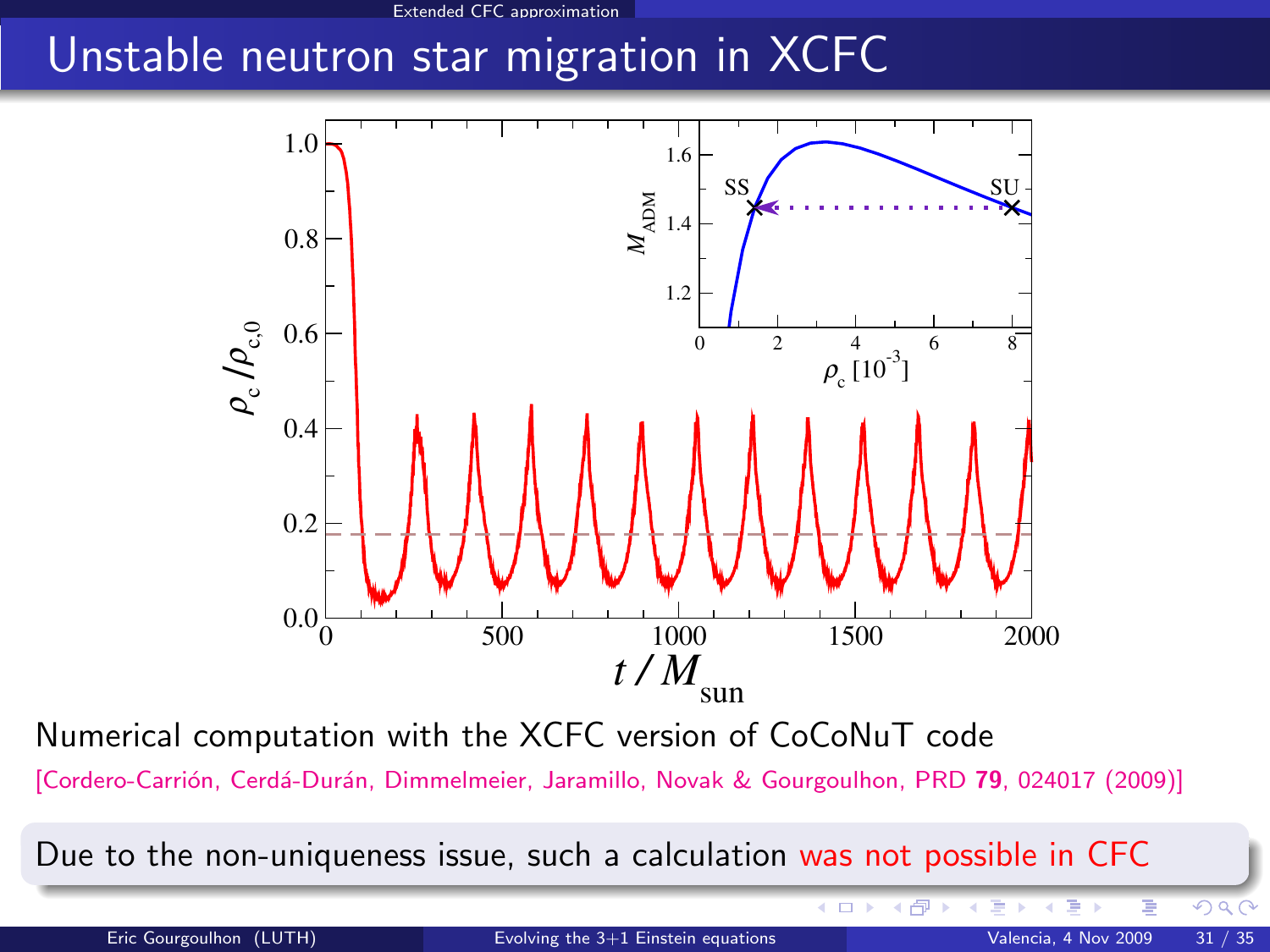# Gravitational collapse to a black hole in XCFC



Numerical computation with the XCFC version of CoCoNuT code

[Cordero-Carrión, Cerdá-Durán, Dimmelmeier, Jaramillo, Novak & Gourgoulhon, PRD 79, 024017 (2009)]

Due to the non-uniqueness issue, such a calculation was not possible in CFC, even in spherical symmetry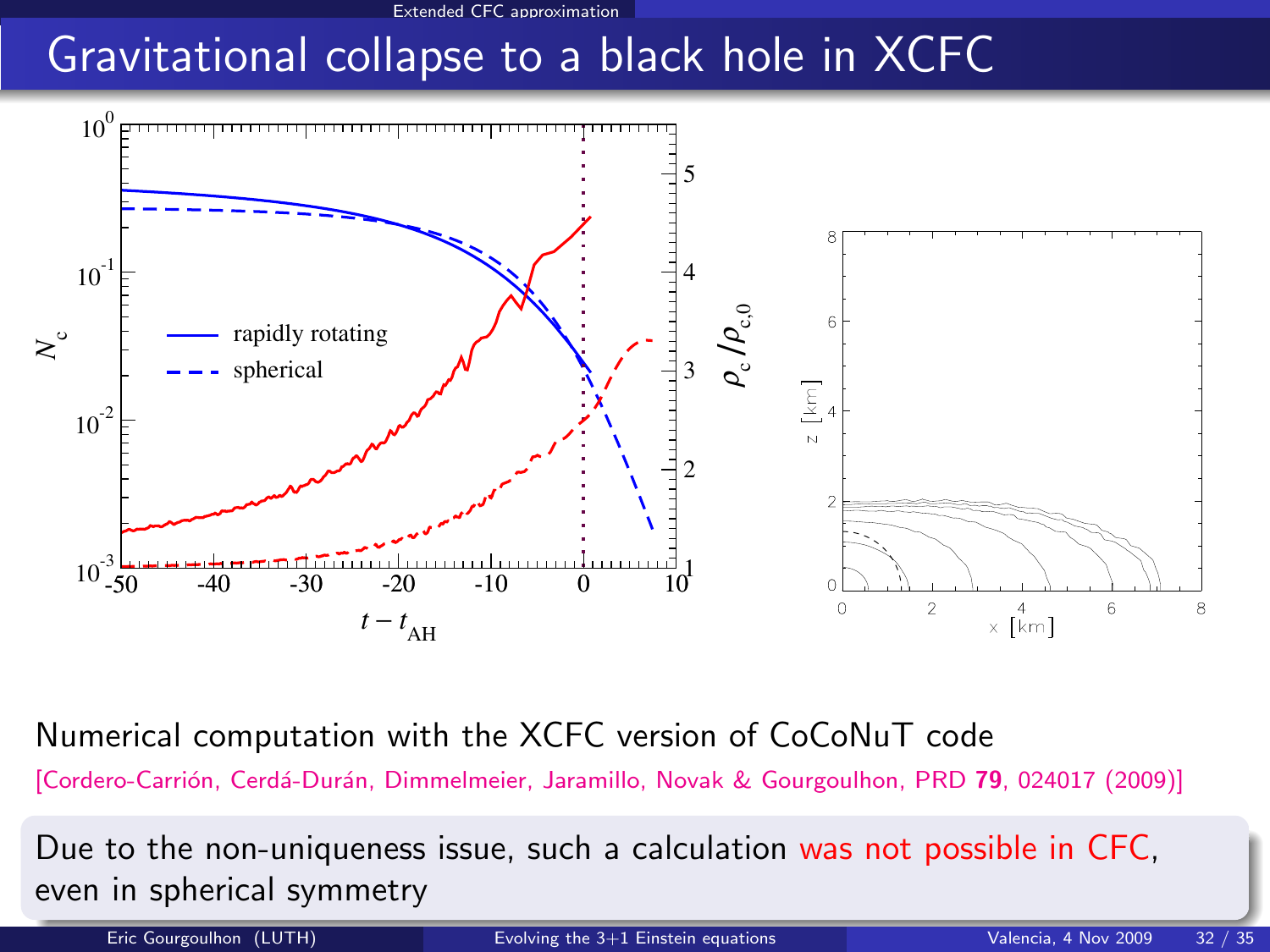# Relation to previous works

• Shapiro & Teukolsky [ApJ 235[, 199 \(1980\)\]](#page-0-1) : full constrained code in spherical symmetry with conformal decomposition (isotropic coordinates): could get black formation, whereas CFC cannot ! Shapiro and Teukolsky solved the momentum constraint for  $\Psi^6 K^r_{\;\;r}=\hat{A}^{rr}$ , as in XCFC (except that in XCFC the momentum constraint is solved for  $W^i$ first, leading to  $\hat A^{ij} = (LW)^{ij})$ On the contrary, in CFC the momentum constraint is solved for the shift vector  $\beta^i$ , leading to the wrong sign in the equation for  $N\Psi$ XCFC in spherical symmetry  $\equiv$  Shapiro & Teukolsky method

 $\Omega$ 

**K ロ ト K 何 ト K 目**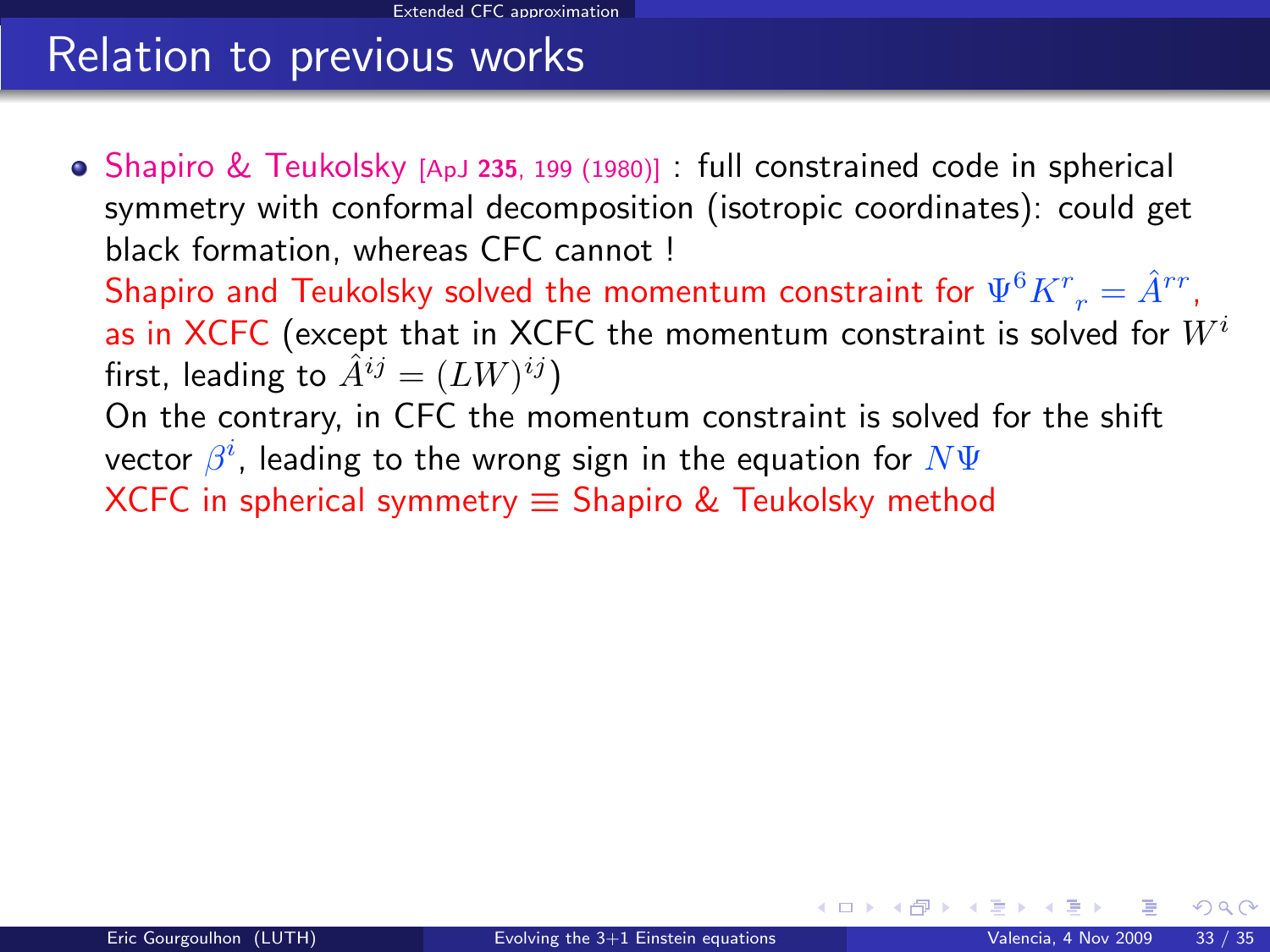# Relation to previous works

- Shapiro & Teukolsky [ApJ 235[, 199 \(1980\)\]](#page-0-1) : full constrained code in spherical symmetry with conformal decomposition (isotropic coordinates): could get black formation, whereas CFC cannot ! Shapiro and Teukolsky solved the momentum constraint for  $\Psi^6 K^r_{\;\;r}=\hat{A}^{rr}$ , as in XCFC (except that in XCFC the momentum constraint is solved for  $W^i$ first, leading to  $\hat A^{ij} = (LW)^{ij})$ On the contrary, in CFC the momentum constraint is solved for the shift vector  $\beta^i$ , leading to the wrong sign in the equation for  $N\Psi$ XCFC in spherical symmetry  $\equiv$  Shapiro & Teukolsky method
- Saijo [ApJ <sup>615</sup>[, 866 \(2004\)\]](#page-0-1) : first introduction of the XCFC system in the 3D case (without pointing out that it solves the uniqueness issue of CFC)

 $\Omega$ 

**K ロ ト K 倒 ト K 差 ト**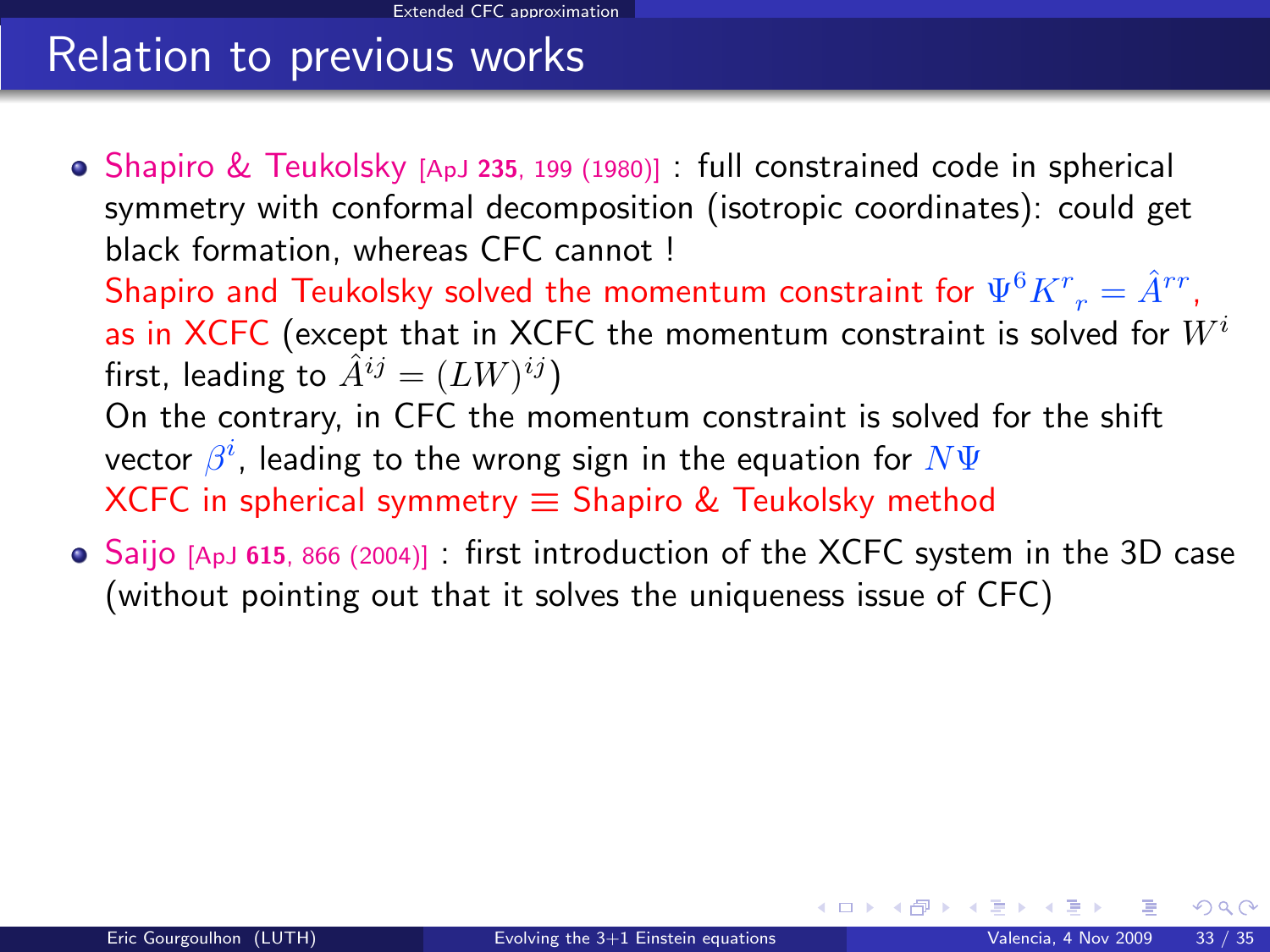# Relation to previous works

- Shapiro & Teukolsky [ApJ 235[, 199 \(1980\)\]](#page-0-1) : full constrained code in spherical symmetry with conformal decomposition (isotropic coordinates): could get black formation, whereas CFC cannot ! Shapiro and Teukolsky solved the momentum constraint for  $\Psi^6 K^r_{\;\;r}=\hat{A}^{rr}$ , as in XCFC (except that in XCFC the momentum constraint is solved for  $W^i$ first, leading to  $\hat A^{ij} = (LW)^{ij})$ On the contrary, in CFC the momentum constraint is solved for the shift vector  $\beta^i$ , leading to the wrong sign in the equation for  $N\Psi$ XCFC in spherical symmetry  $\equiv$  Shapiro & Teukolsky method
- Saijo [ApJ <sup>615</sup>[, 866 \(2004\)\]](#page-0-1) : first introduction of the XCFC system in the 3D case (without pointing out that it solves the uniqueness issue of CFC)

• Rinne [CQG 25[, 135009 \(2008\)\]](#page-0-1) : fully constrained code for full GR (not conformally flat) in axisymmetry and vacuum Also adds a vector  $W^i$  to solve the momentum constraint, in addition to the elliptic equations for the shift Meudon-Valencia FCF : 3D generalisation of Rinne scheme (albeit in different spatial gauge)

 $QQ$ 

メロメ メ御 メメ きょうぼき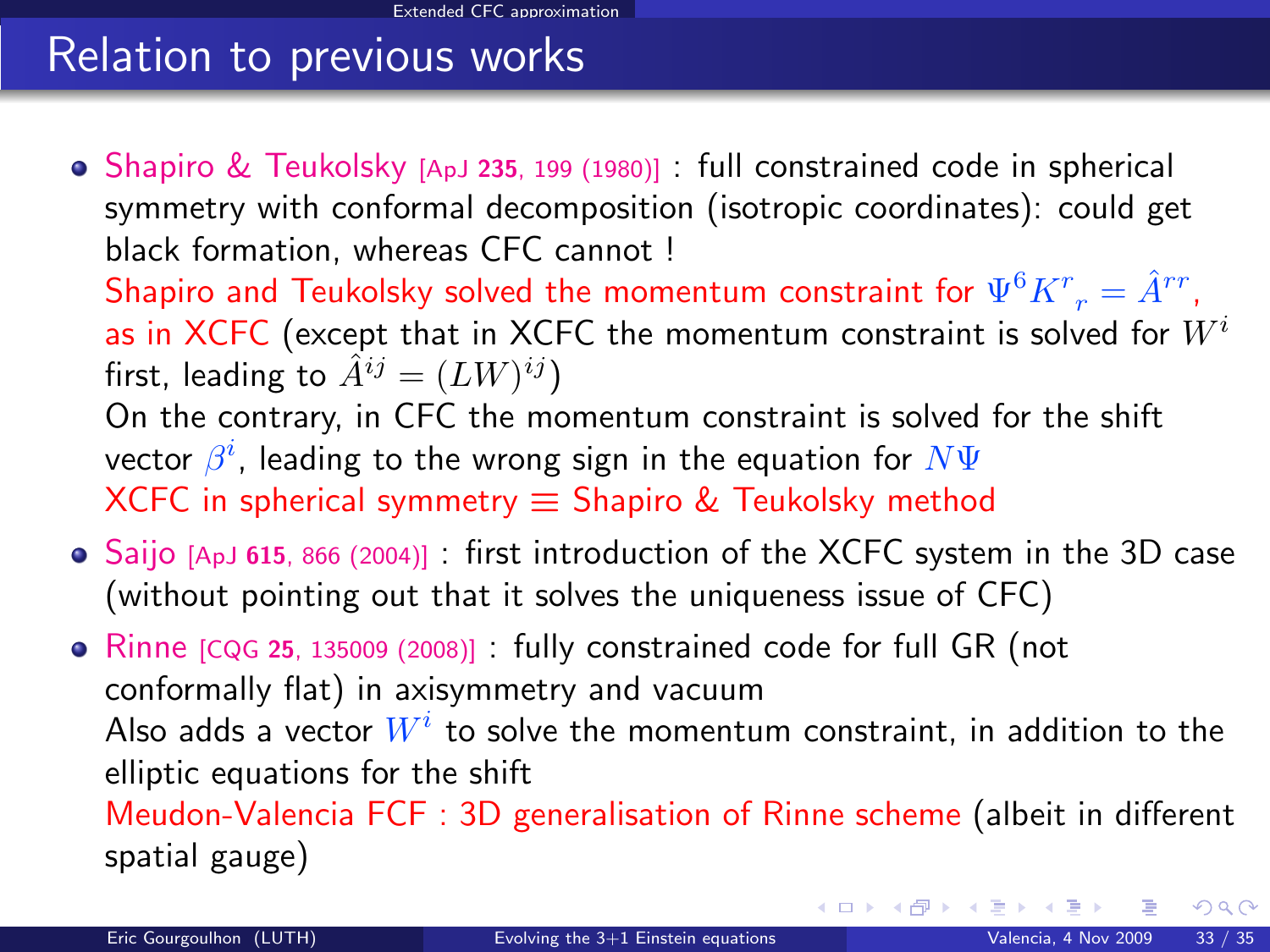## **Outline**

 $1$  [The 3+1 Einstein equations](#page-2-0)

[The Meudon-Valencia FCF scheme](#page-15-0)

<sup>3</sup> [Extended CFC approximation](#page-29-0)

### Gonclusions

<span id="page-44-0"></span> $298$ 

**K ロ ▶ K 御 ▶ K 舌**